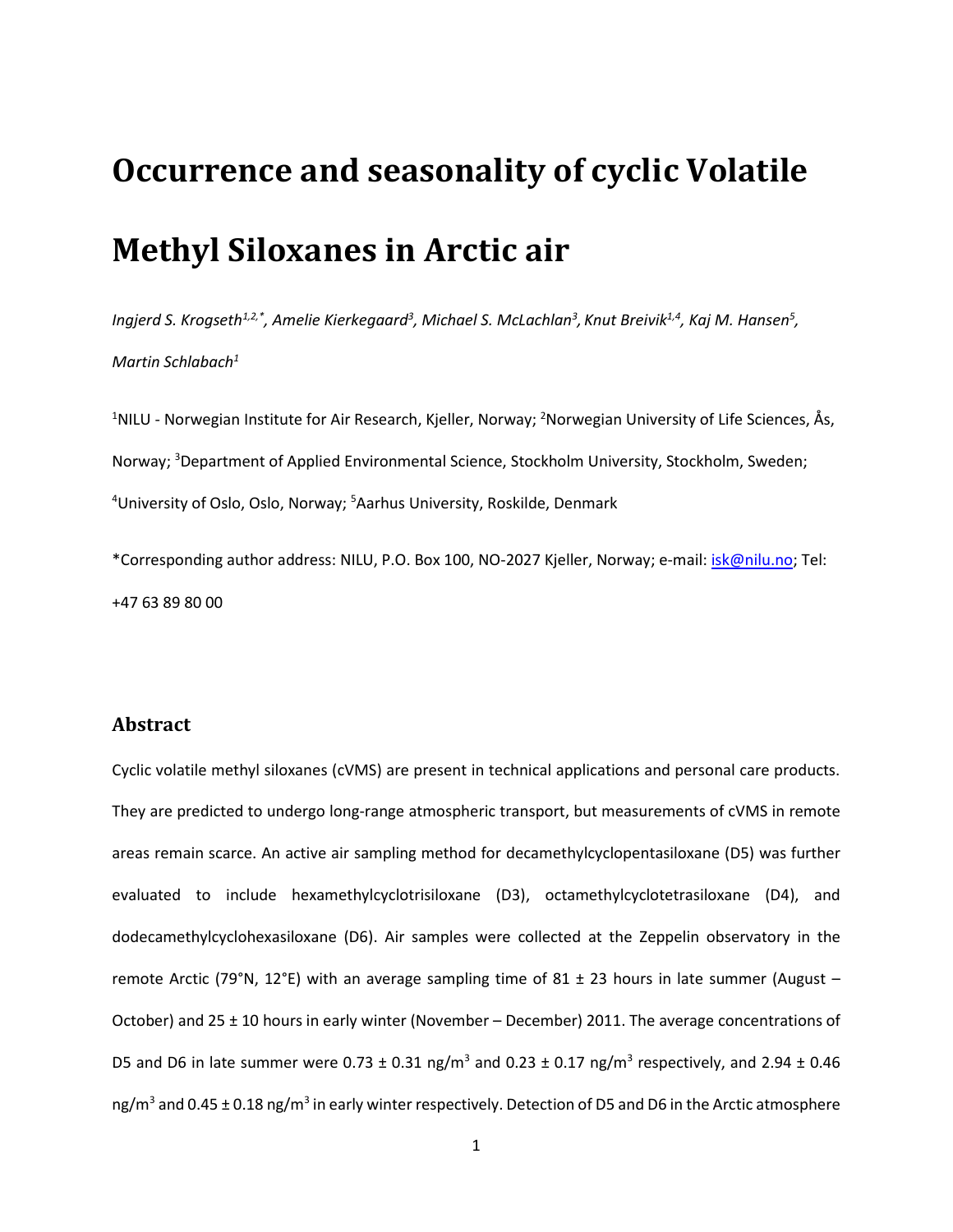confirms their long range atmospheric transport. The D5 measurements agreed well with predictions from an Eulerian atmospheric chemistry-transport model, and seasonal variability was explained by the seasonality in the OH radical concentrations. These results extend our understanding of the atmospheric fate of D5 to high latitudes, but question the levels of D3 and D4 that have previously been measured at Zeppelin with passive air samplers.

## **1. Introduction**

Cyclic volatile methyl siloxanes (cVMS) are high-volume production chemicals used in the production of silicone polymers, in personal care products, and in a range of technical applications. cVMS have been found in both the physical environment and in biota, and have lately become subject to increasing scientific scrutiny by environmental scientists and regulators. $1-3$  The three congeners octamethylcyclotetrasiloxane (D4), decamethylcyclopentasiloxane (D5), and dodecamethylcyclohexasiloxane (D6) have specifically been the focus of the attention.<sup>e.g.1-3</sup> Hexamethylcyclotrisiloxane (D3) is an additional member of the group of cVMS. The physical-chemical properties of cVMS differ from many known organic pollutants, as they combine high volatility with extreme hydrophobicity and a considerable affinity for organic phases like octanol (Table S1).<sup>4</sup> Volatilization to the atmosphere is the main emission pathway of cVMS to the environment.<sup>1-3</sup> Hence the atmosphere is a key compartment for understanding the environmental fate and behavior of cVMS. Once in the atmosphere, cVMS are predicted to be mainly present in the gas phase, and degradation by reaction with hydroxyl radicals is understood to be the main removal mechanism.<sup>5</sup> The atmospheric half-lives due to reaction with hydroxyl radicals are 20.0 days for D3, 10.3 days for D4, 6.7 days for D5, and 5.8 days for D6 (Table  $S1$ ).<sup>6</sup>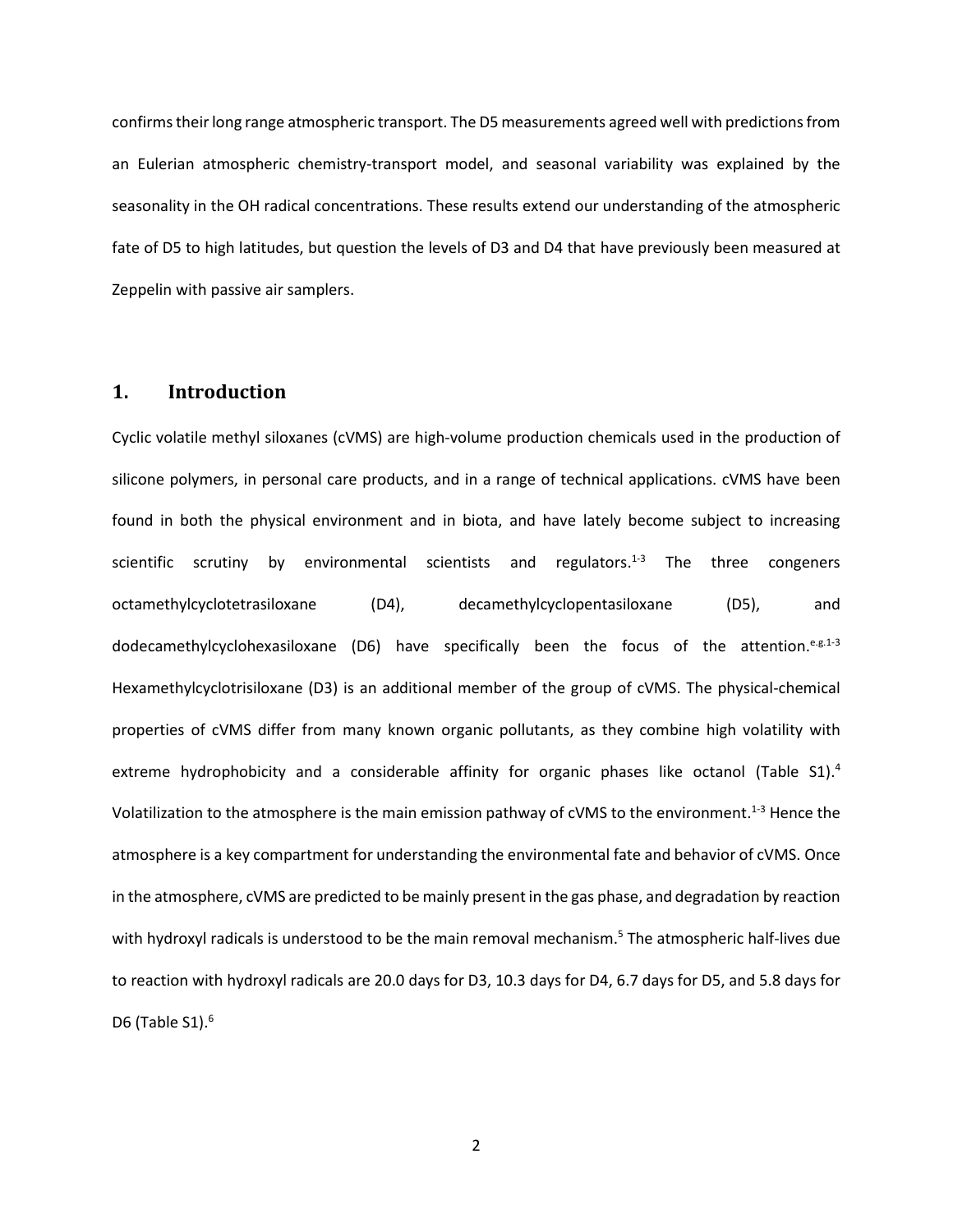cVMS are predicted to undergo long-range atmospheric transport (LRAT). The characteristic travel distance (CTD) has been suggested as a measure of how far substances can travel in the atmosphere.<sup>7</sup> In a recent modeling assessment the predicted CTD was larger for D4 than for D5 than for D6, and was found to mainly depend on the phototransformation half-lives and log  $K_{AW}$ <sup>8</sup> Concentrations of D5 in the atmosphere of the Northern hemisphere have been predicted using the Danish Eulerian Hemispheric Model (DEHM),<sup>9</sup> BETR global,<sup>10</sup> and Globo-POP (Table S7).<sup>8</sup> The DEHM-model estimated concentrations of D5 in the atmosphere of the remote Arctic from approximately 0.1 ng/m<sup>3</sup> in summer to more than 1 ng/m<sup>3</sup> in winter.<sup>9</sup> This predicted seasonality, with elevated concentrations in winter, was supported by the BETR global and Globo-POP simulations.<sup>8, 10</sup> The estimated levels of D5 from these models correspond well with observed atmospheric concentrations in the environment.<sup>9, 11</sup> The predicted seasonality of D5 was a consequence of the strong seasonality of the hydroxyl radical concentrations at high latitudes. During the polar night low levels of hydroxyl radicals slow down the atmospheric degradation of D5 and allow it to accumulate in the atmosphere. Similar seasonal trends can be expected for the other cVMS congeners, with more pronounced seasonality for the congeners with the highest rate constants for reaction with atmospheric hydroxyl radicals.<sup>9, 12</sup>

Due to a large potential for contamination during trace analysis of cVMS $^{13\text{-}14}$  as well as their high volatility, analysis of environmental trace levels of cVMS in air is challenging and measurements from remote locations are scarce. A new solid phase extraction active air sampling method (SPE-AAS) for D5 uses ENV+ resin (hydroxylated polystyrene-divinylbenzene copolymer) as the sorbent. This method was successfully applied to a rural location in Sweden, measuring D5 concentrations from 0.3 to 9 ng/m<sup>3</sup> over a period of four months.<sup>15</sup> Predicted concentrations from the DEHM-model compared well with the measurements.<sup>9</sup> This method is especially advantageous due to its simple extraction procedure, providing a limit of quantification almost two orders of magnitude lower compared to earlier published work. <sup>15</sup> A global passive air sampling study, which used sorbent impregnated polyurethane foam (SIP) disks to measure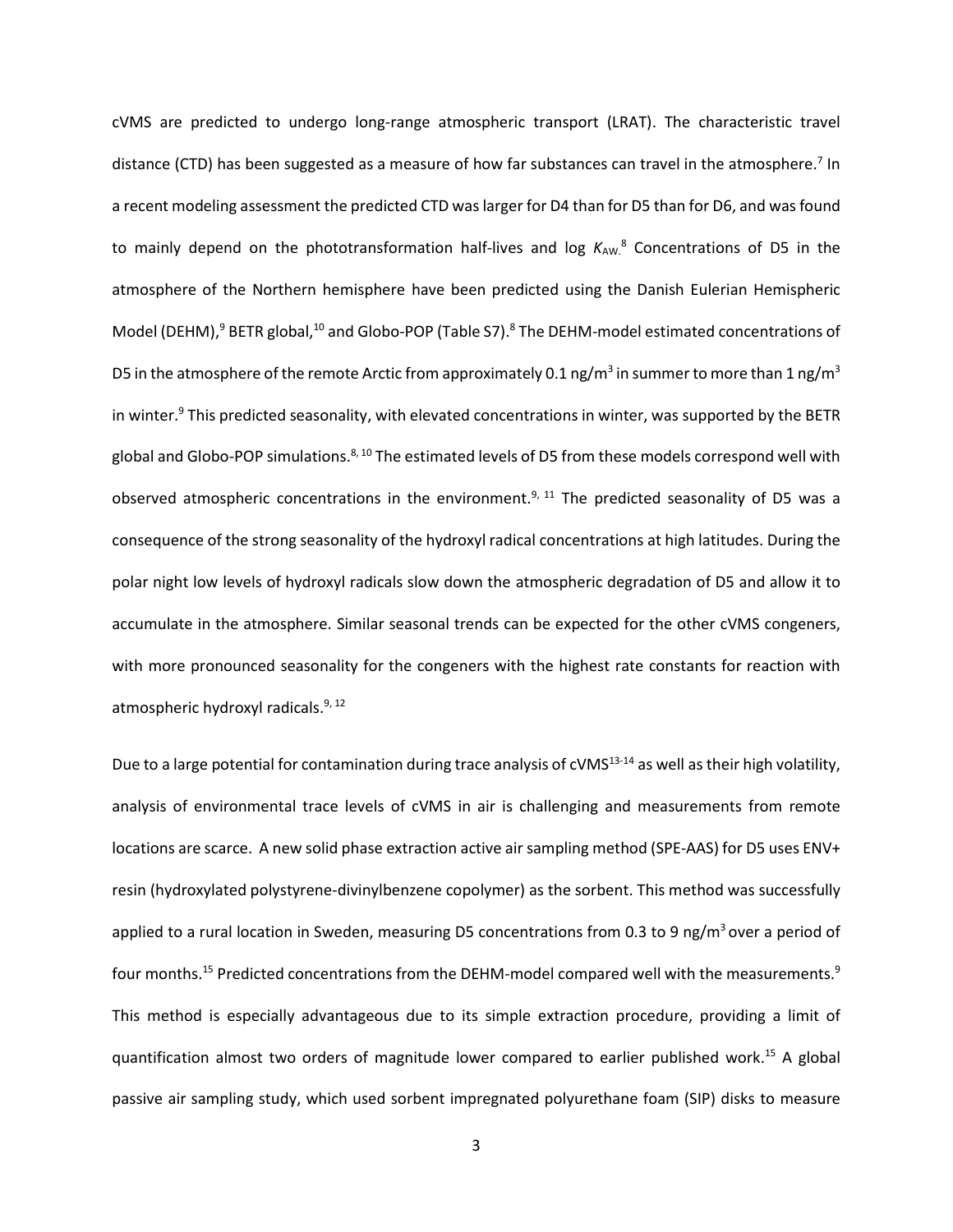cyclic and linear siloxanes, is to the best of our knowledge the only study that has measured concentrations of cVMS in Arctic air.<sup>11</sup> Four polar sites were included in the study, including the Zeppelin observatory, Svalbard, Norway, where concentrations of D3, D4, D5 and D6 were reported at respectively 17, 16, 4.0 and 0.54 ng/m<sup>3</sup> based on a single passive air sampler exposed from April to July 2009. At the other polar sites in Canada and Alaska the measured concentrations were similar to or lower than those at Zeppelin.<sup>11</sup>

The purpose of this study was to investigate the occurrence and seasonality of cVMS in Arctic air using the active air sampling method (SPE-AAS).<sup>15</sup> This was warranted as the current knowledge on cVMS in Arctic air mainly results from model predictions, and thorough observations are still lacking. Comparing the model predictions with measured levels would also contribute to an improved understanding of the atmospheric fate and behavior of cVMS, in particular at high latitudes, including their persistence and LRAT.

## **2. Method and materials**

## **2.1 Method description**

## *2.1.1 Sample preparation*

The method employed was a further development of the SPE-AAS method for D5. <sup>15</sup> As model simulations had predicted lower concentrations of cVMS in Arctic air compared to the atmosphere of southern Sweden,<sup>9</sup> it was decided to increase the air flow through the samplers and thus reduce the sampling time required to reach levels above detection limits. This was achieved by using ENV+ cartridge barrels with a volume of 25 mL instead of 1 mL, giving a 13 times larger cross-sectional area for air flow through the sorbent material. In addition, the larger barrel volume reduced the risk of ice and snow clogging the cartridges during sampling. With this sampler configuration, the sampling time used in southern Sweden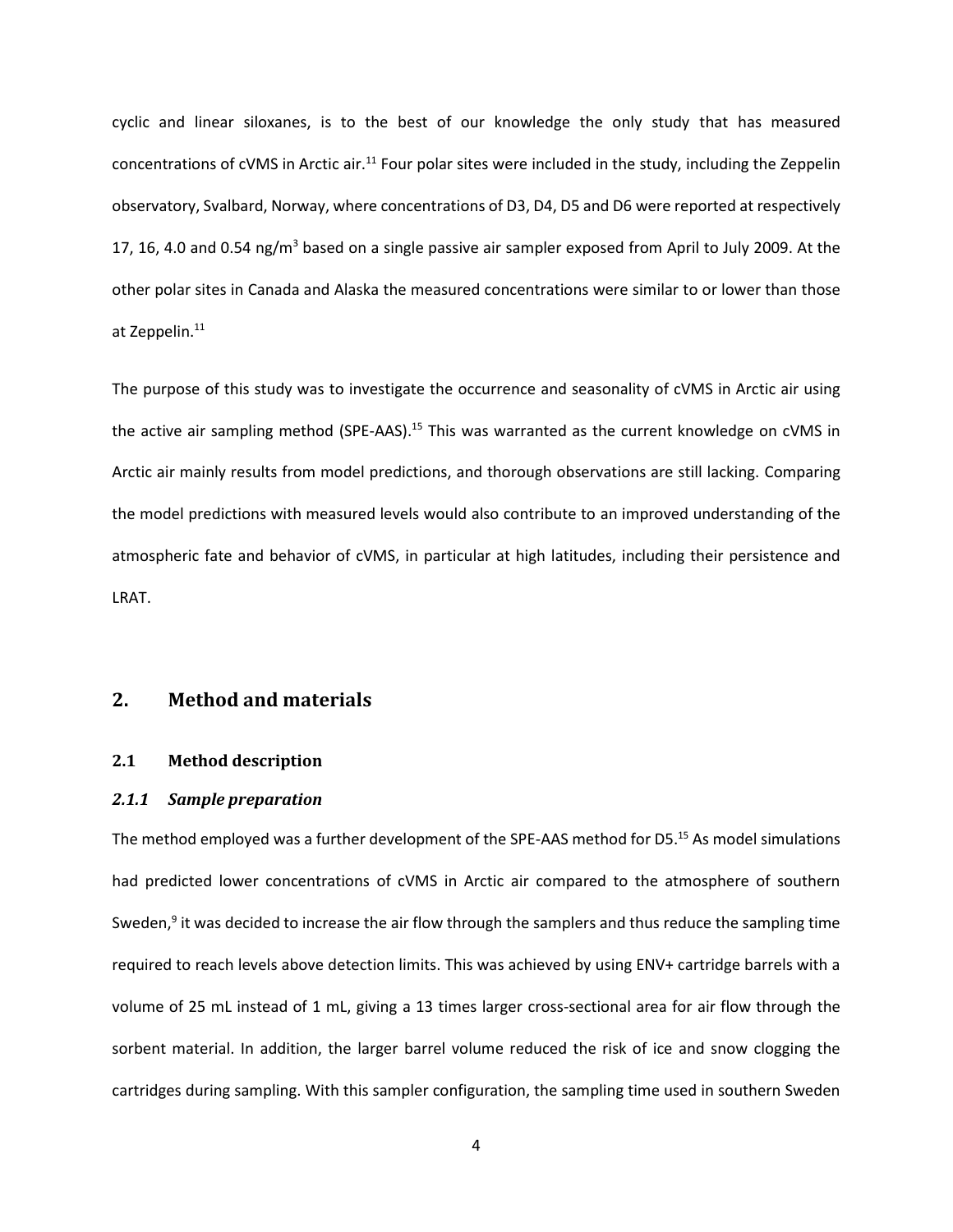(24 hours) was maintained for the sampling at Zeppelin in early winter, while it was increased to an average of 81 hours for the sampling at Zeppelin in late summer. Polyethylene (PE) cartridges were manually packed with approximately 120 mg ENV+ resin between two PE frits, providing the same height of the sorbent bed as in the previous application.<sup>15</sup> The packed cartridges were cleaned with 14 mL dichloromethane and 14 mL *n*-hexane. The cartridges were dried at room temperature using ENV+ purified nitrogen gas. They were capped with PE stoppers at each end and wrapped in aluminum foil. Three cartridges (for two parallel samples and one field blank) were packed together in a firmly closed PE bottle, and stored at -18 °C until use.

## *2.1.2 Air sampling*

Air sampling was conducted at the Zeppelin observatory (78°54'N, 11°53'E), which is located close to the settlement of Ny Ålesund in the Svalbard archipelago. The Zeppelin station is an Arctic background station, 474 meters above sea level, and located above the local inversion layer to minimize the potential of measuring any local emissions.<sup>16</sup> Two sampling campaigns were carried out; one in late summer (spanning 46 days in August-October) and one in early winter (spanning 18 days in November-December) 2011. Two sampling trains were set up in parallel, each consisting of an ENV+ cartridge connected with polytetrafluoroethylene (PTFE) tubing to a GAST DOA-P509-BN air pump (GAST Manufacturing Inc., MI, USA) and a diaphragm gas volumeter (Flonidan, Denmark). The SPE-cartridges were mounted about 2 m above the ground, protected from precipitation with a plastic funnel, with the openings of the cartridges facing down. The average air flow through the cartridges was  $18.0 \pm 0.4$  L/min. The average sampling time was  $81 \pm 23$  hours in summer (3.4 days), and  $25 \pm 10$  hours in winter (Table S2). Each set of parallel samples was accompanied by a field blank cartridge which was treated identically to the samples. At the sampling location, the field blank was connected to one of the pumps and air was drawn through it for 30 seconds.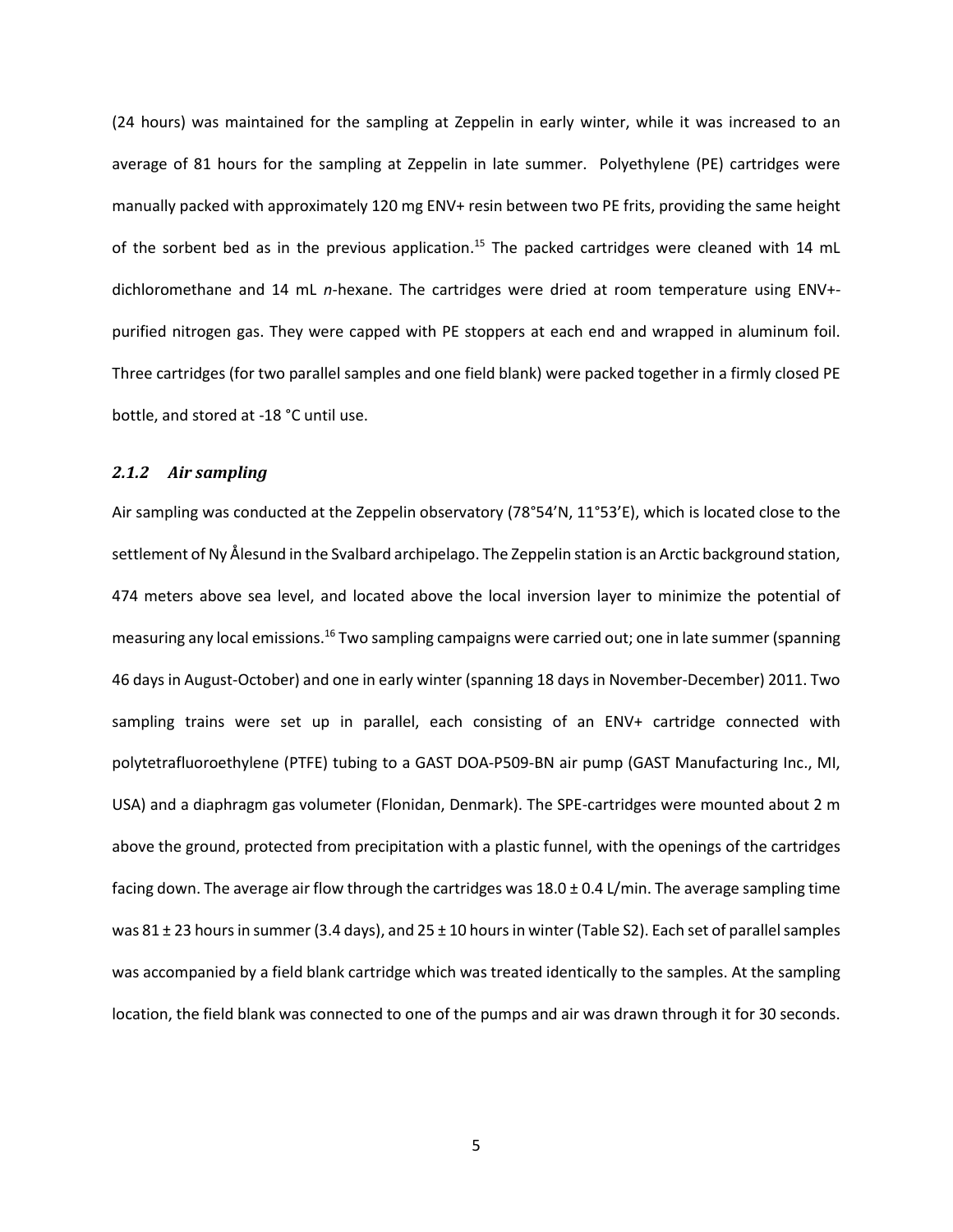#### *2.1.3 Sample storage and extraction*

After sampling the cartridges were capped, wrapped in aluminum foil, and stored at -18 °C in PE bottles. Storage time between sampling and extraction varied from 3 to 29 days. During transport the samples were outside the freezer for up to 24 hours, but they were always kept cold with refrigerating elements in an insulated box. Prior to extraction the cartridges were spiked directly on the frit with 20  $\mu$ L of the internal standard containing approximately 900 pg/µL each of <sup>13</sup>C-labeled D4, D5, and D6 in *n*-hexane. The samples were eluted with 3 mL *n*-hexane directly into a vial for gas chromatography (GC). Fifty µL of 235 pg/µL (trimethylsilyloxy)silane (M3T) was added as recovery standard. The extracts were stored at -18 °C until analysis. The extracted ENV+ cartridges were reused.

## *2.1.4 Instrumental analysis*

Instrumental analysis was carried out on a HP 6890 Series GC System connected to an Agilent 7863 Series Injector and an HP 5973 Mass Selective Detector (MSD) in positive electron ionization mode, using a similar method as in Warner et al.<sup>17</sup> The samples were quantified using a single-point calibration curve (concentration approximately 20 ng/mL). The linearity of the instrument was investigated, and all samples were found to be within the dynamic linear range of the instrument. Good comparability in the interlaboratory study for cVMS in fish**,** where both single- and multipoint calibrations curves were used, supports the reliability of using a single-point calibration curve.<sup>14</sup> The calibration solution contained nonlabeled D3, D4, D5, and D6 in addition to the internal and recovery standards. Further details are provided in the Supporting Information.

## *2.1.5 Quality control procedures*

Uttermost care was taken to avoid contamination of sampling material, as cVMS are ubiquitous in our surroundings. Sample preparation was performed in an isolated laboratory area, while the extractions were performed in a clean room facility (U.S. Federal Standard 209e) at NILU. NILU has previous experience with cVMS analysis,<sup>17</sup> and has also participated in an interlaboratory comparison of cVMS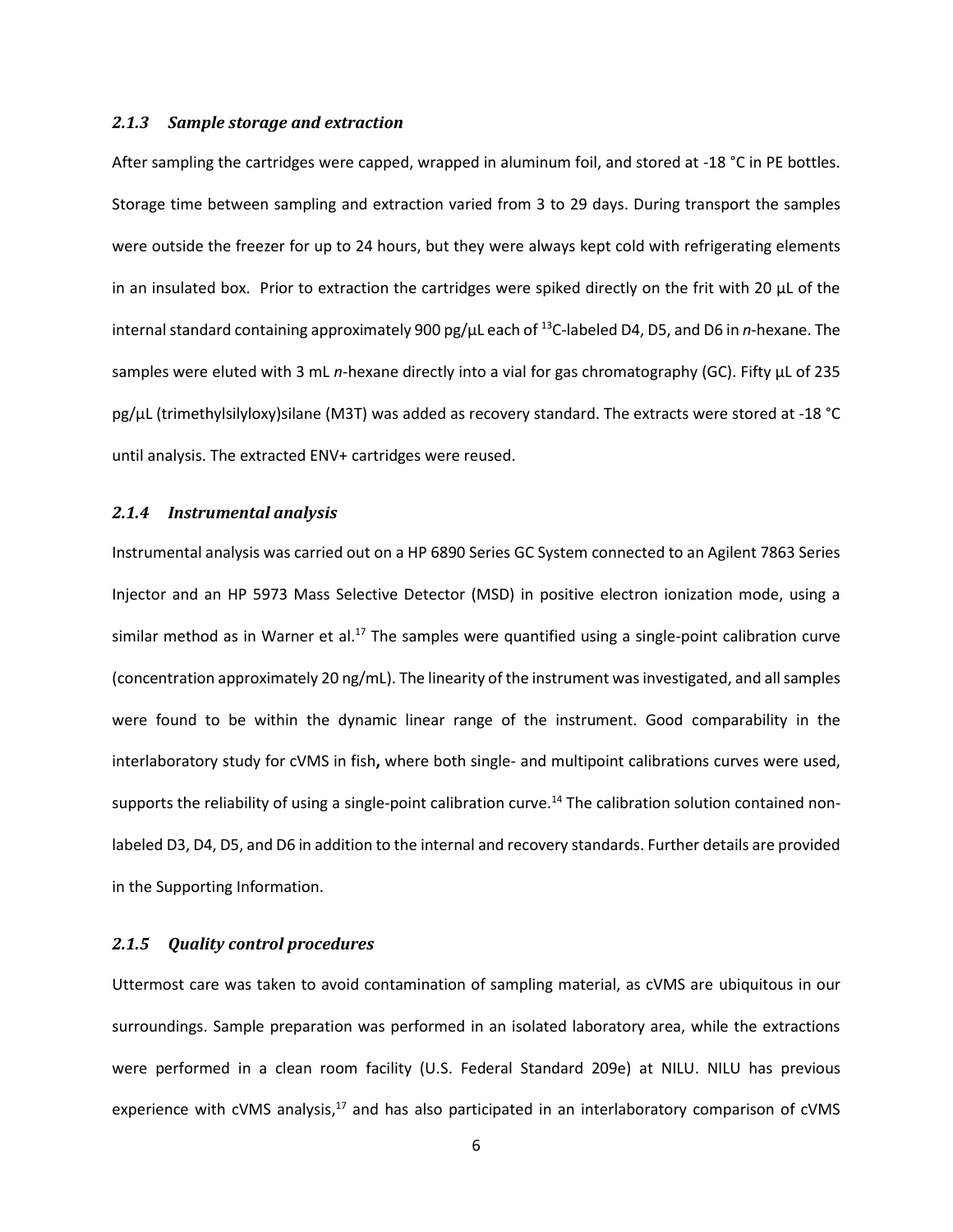analysis in rainbow trout.<sup>14</sup> The involved personnel refrained from using any personal care products, and samples were always handled with nitrile gloves. All glassware was burned at 450 °C for eight hours, and all plastic equipment was sonicated in *n*-hexane prior to use. The ENV+ cartridges were manually packed as experience had shown that this gives lower blank levels than commercially purchased ones.<sup>15</sup> After sonication in *n*-hexane, the empty PE cartridges were additionally rinsed with dichloromethane and *n*hexane before packing. The nitrogen gas used to dry the pre-cleaned cartridges was filtered through an ENV+ cartridge to remove any cVMS contamination.

The limit of detection (LOD) and limit of quantification (LOQ) were calculated as the average level in the field blanks plus three and ten times the standard deviation of the level in the field blanks, respectively. Background contamination resulting from the solvent and the instrumental system was assessed by frequently injecting *n*-hexane containing the internal standards and recovery standard. The results were not blank corrected, and they were only corrected for recovery during extraction and analysis.

## **2.2 Method evaluation**

#### *2.2.1 Elution volume and extraction recovery*

A test was carried out to investigate the elution profiles of the cVMS congeners. The cartridges were spiked via the gas phase with non-labeled D3-D6, and internal standard was spiked on the frit (see Supporting Information for details). Ten fractions of 0.5 mL *n*-hexane were collected, and recovery standard was added to each fraction. Recovery of both the  $^{13}$ C-labelled compounds and the native compounds in each fraction was calculated relative to hexane solutions containing the same amount of internal, spiking and recovery standards as had been added to the samples.

## *2.2.2 Effect of storage*

As sampling in the Arctic normally requires a significant storage time between sampling and laboratory analysis, a test was carried out to evaluate the effect of storage on the samples. Fifteen cartridges were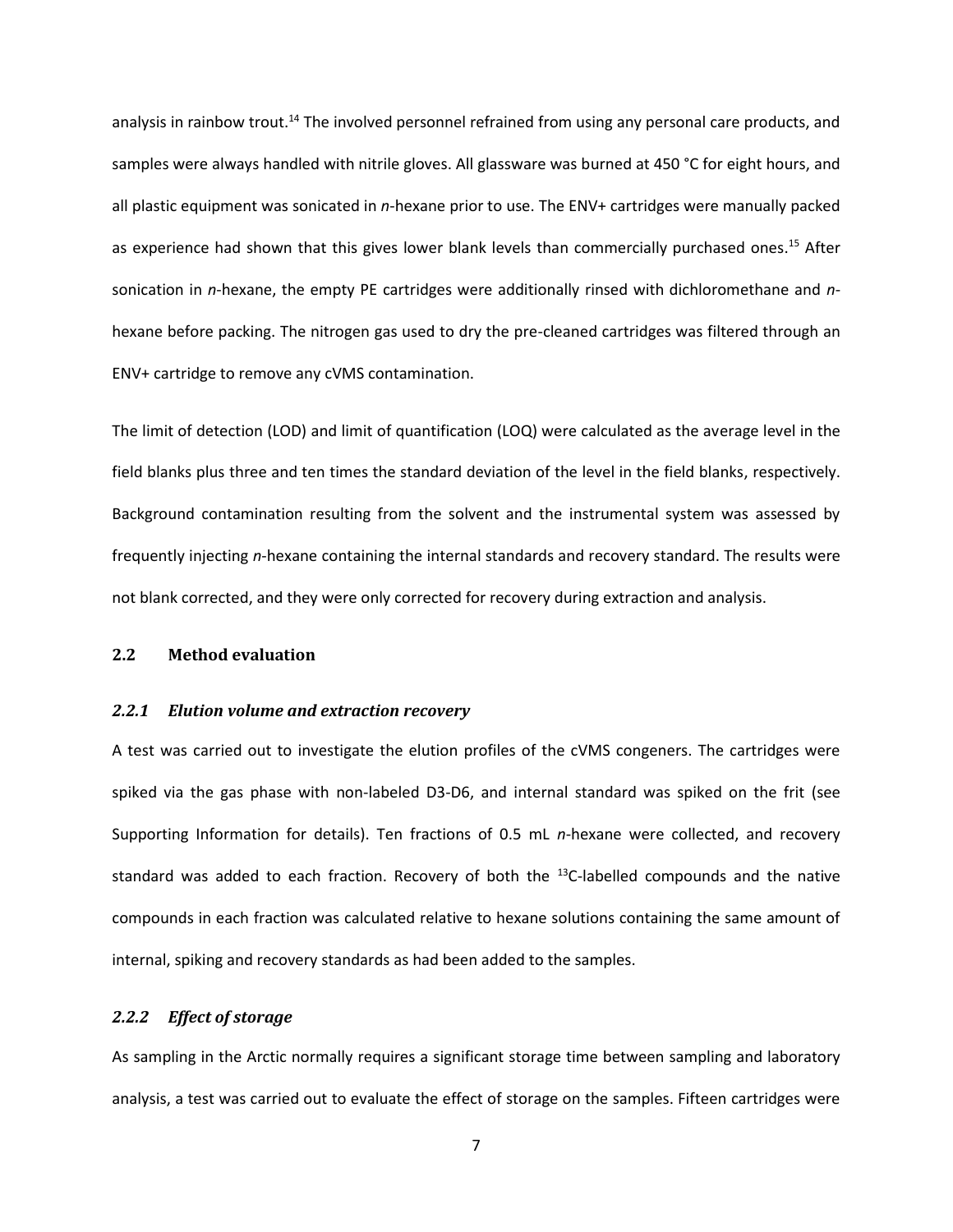spiked via the gas phase following the same procedure as for the elution volume (see details in Supporting Information). In addition, five blank cartridges went through the same procedure without adding the spiking mixture. All cartridges were capped at both ends, wrapped in aluminum foil, and three spiked cartridges and one blank were stored together as a set in a PE bottle. The cartridge sets were extracted after 0, 5, 11, 20 and 30 days respectively. Prior to extraction internal standard was added directly to the frit. The cartridges were eluted using 6 mL *n*-hexane, and recovery standard was added to the extract.

### *2.2.3 Breakthrough and sampling efficiency*

Assessment of breakthrough and sampling efficiency from the gas phase was carried out at an outdoor measuring facility at Kjeller, Norway. Breakthrough is considered as the relative amount of analytes from the air that is not trapped on the cartridge during sampling. To evaluate the breakthrough during sampling, the sampling (primary) cartridge was coupled in series with a backup cartridge. Sampling was carried out for 21.4 hours (n=4) and  $96.5 \pm 0.2$  hours (n=4) at a flow rate of 15.6  $\pm$  0.2 L/min (n=8). Internal standard was added directly to the frit before extraction, the cartridge was extracted with 3 mL *n*-hexane, and recovery standard was added to the extract. The breakthrough was calculated as the amount of D3- D6 in the backup cartridge relative to the primary cartridge.

To evaluate the sampling efficiency from the gas phase, a PE frit and a thin disc of glass wool were inserted approximately 2 cm above the sorbent in the cartridge barrel. While air was drawn through the cartridges, the glass wool was spiked with native D3-D6. Immediately after spiking, two cartridges were coupled in series to the inlet of the spiked cartridge to remove all cVMS contribution from the air during sampling. Air was sampled for  $35 \pm 2$  hours (n=4) and  $133 \pm 4$  hours (n=4) at a flow rate of  $13.7 \pm 0.3$  L/min (n=8). The sampling time was extended relative to the sampling times later used at Zeppelin to compensate for the lower flow rate. Prior to extraction the frit and the glass wool were pushed down to the sorbent, and internal standard was added on the uppermost frit. The cartridges were extracted using 6 mL *n*-hexane,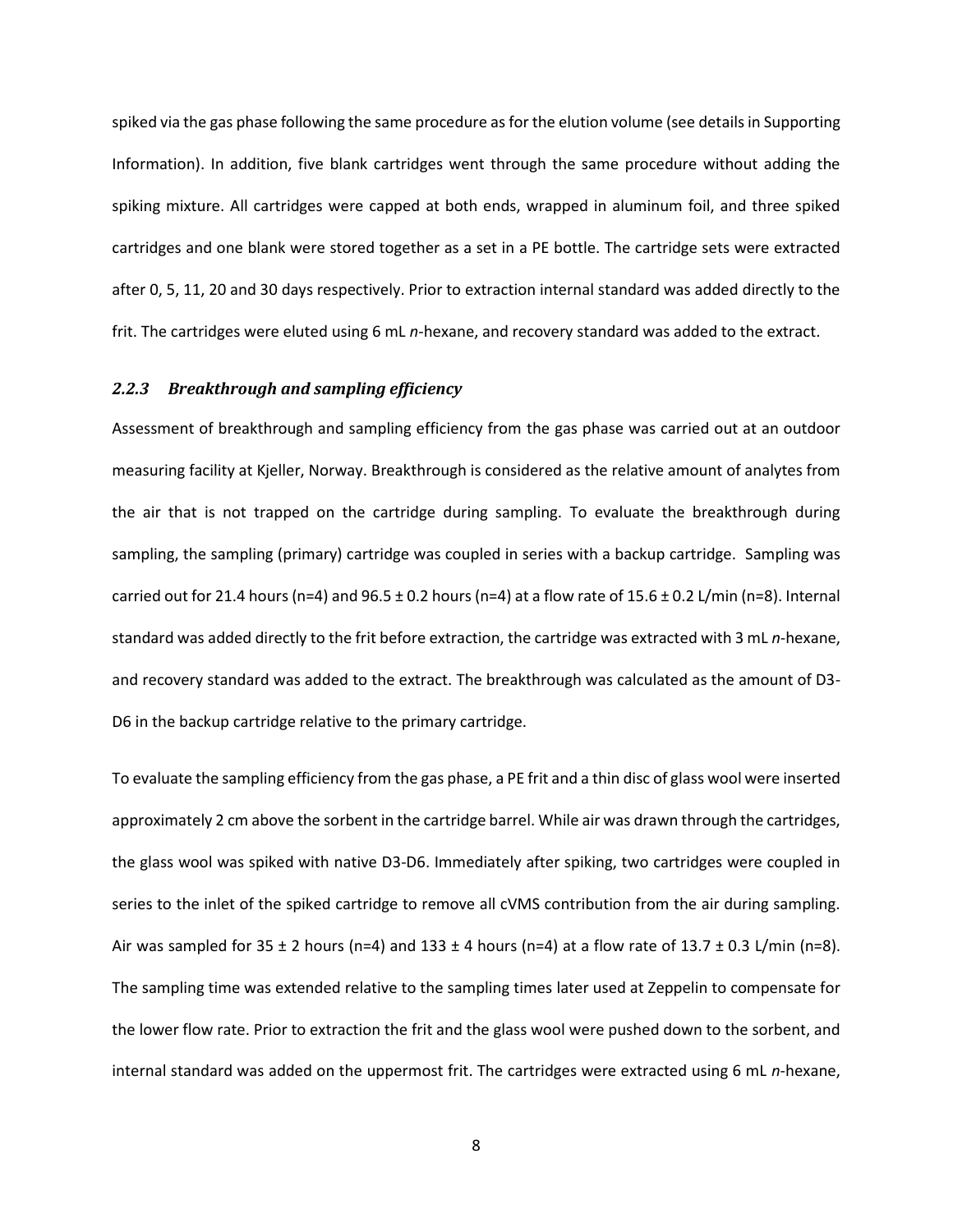and recovery standard was added to the extract. See Supporting Information for details on volumes and concentrations of standards.

## **2.3 Model predictions**

The concentration of D5 in the atmosphere (gaseous phase) at Zeppelin during the sampling period was predicted using the Danish Eulerian Hemispheric Model (DEHM), 18-19 previously applied for predicting concentrations of D5 in the atmosphere of the entire Northern Hemisphere for 2009.<sup>9, 11</sup> A simulation covering the years 1989-2011 was made. The emission estimates and the physical-chemical properties were the same as in the previous application. $9$  There were no seasonal changes in the emission estimate, i.e. it was constant for the whole year. Diurnal average concentrations were calculated from the six hour mean values extracted from the model output. Back trajectories for the air masses at the sampling site during the sampling period were predicted using the HYSPLIT\_4 model,<sup>20-22</sup> and airsheds were created following the method by Westgate et al.<sup>23</sup> Details for the construction of the back trajectories and airsheds have been provided in Supporting Information.

## **3. Results and discussion**

## **3.1 Method evaluation**

#### *3.1.1 Method uncertainty*

There is always uncertainty associated with results from analytical trace analysis. In general it can be divided into random variability influencing the precision of results, and systematic variability affecting the accuracy of results.<sup>24</sup> Both components can lead to either over- or underestimation of environmental concentrations. Systematic overestimation typically results from contamination of samples, while systematic underestimation is usually due to loss of analytes during sampling, storage, transport, extraction or clean-up procedures. Both can be relevant for cVMS due to their omnipresence in sampling and laboratory environments (i.e. high contamination risk) and their high volatility (i.e. susceptibility to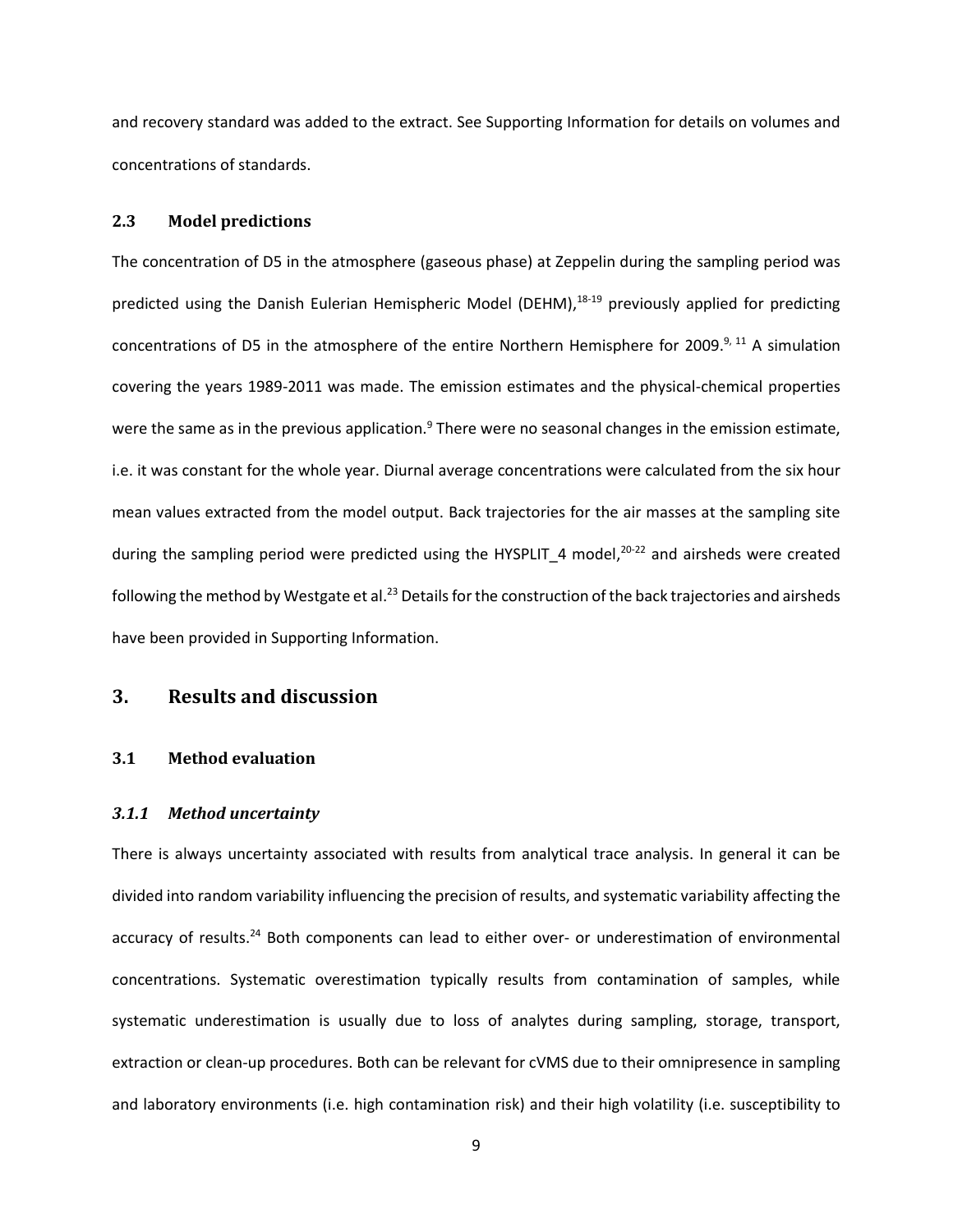losses).<sup>13-14</sup> In this study field blank samples were extensively used to evaluate the potential overestimation of results. In addition several method evaluation tests were carried out to assess possible loss of analytes throughout the procedure, in particular during sampling, storage and extraction. In the following sections these results will be summarized.

#### *3.1.2 Sources of underestimation of results*

#### 3.1.2.1 Elution volume and extraction recovery

Based on the elution profiles, the average recoveries after elution with 2 mL *n*-hexane were 65.6 ± 3.9 %,  $89.9 \pm 4.4$  %,  $89.5 \pm 4.5$  %, and  $90.4 \pm 5.2$  % for D3, D4, D5, and D6, respectively. For the labeled compounds the recoveries were 106.0  $\pm$  0.9 %, 99.2  $\pm$  0.5 %, and 108.2  $\pm$  0.7 % for <sup>13</sup>C-D4, <sup>13</sup>C-D5, and <sup>13</sup>C-D6 respectively (Figure S1). The lower recoveries for the non-labeled compounds than the labeled compounds could be due to the higher variability associated with the spiking procedure in the gas phase (non-labeled compounds) compared to spiking directly on the frit (labeled compounds). The average recovery of the internal standards during the later analysis of the samples from Svalbard was 93  $\pm$  6 % for all congeners (Table S3), which is comparable to earlier reported values for <sup>13</sup>C-D5.<sup>15</sup> By quantifying the analytes with respect to the internal standards, the results were corrected for recovery of the masslabeled analogues used as internal standards; D3 was corrected for the recovery of  $^{13}$ C-D4.

#### 3.1.2.2. Loss during storage

The results from the storage experiment were corrected based on the individual storage experiment blank samples(Figure S2 and S3). The recovery was variable and relatively low for most congeners. After 30 days the median blank-corrected recoveries were 17 %, 70 %, 19 %, and 19 % for D3, D4, D5 and D6 respectively (Figure S3). This is lower than reported by Kierkegaard and McLachlan, where a loss of <sup>13</sup>C-D5 of 1 % per day was observed with plastic cartridges when stored at -18 °C for 20 days.<sup>15</sup> However, these results are not directly comparable due to the different size of the cartridges and amount of sorbent used. See section 3.1.3.2 below for an explanation of the losses during storage.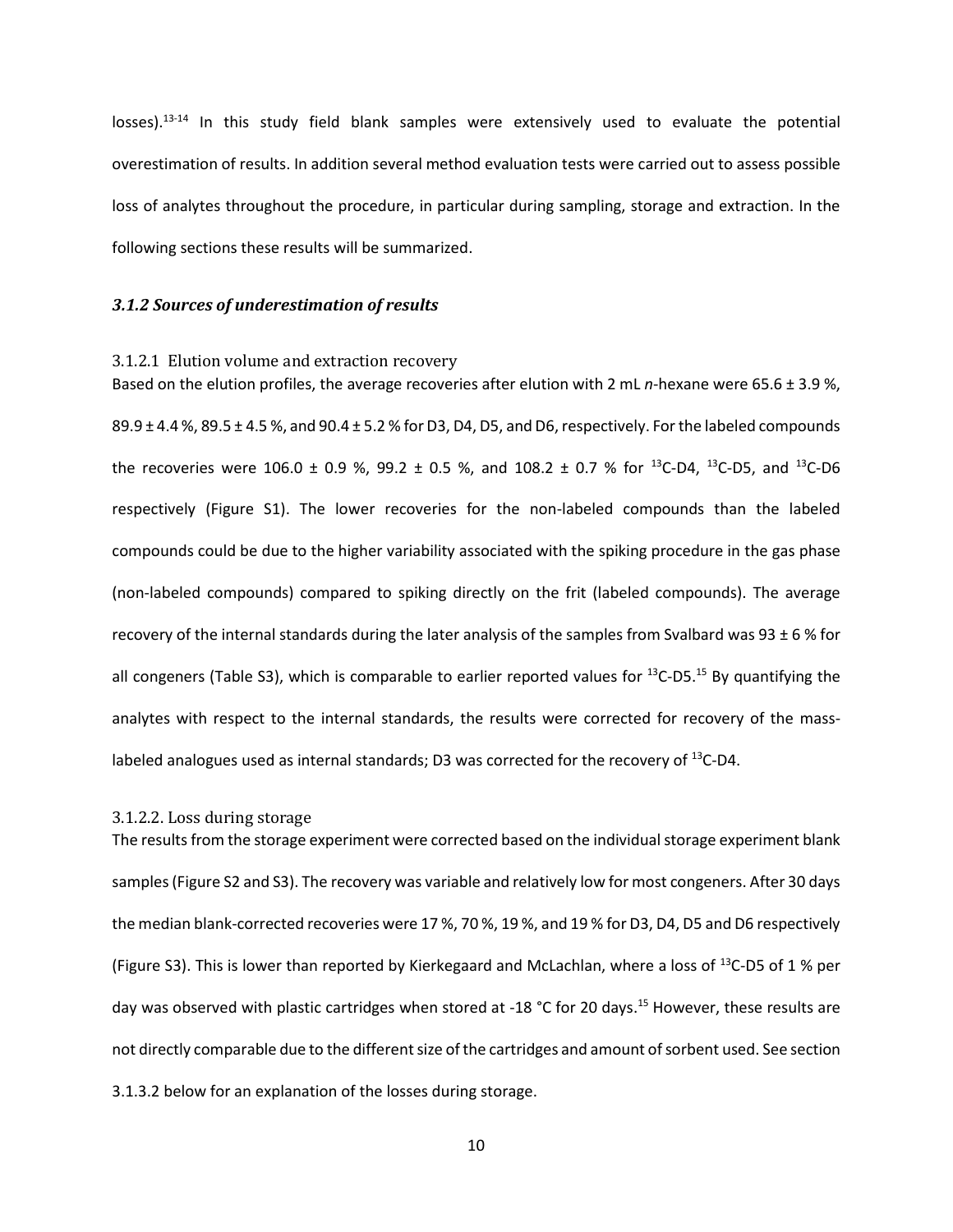3.1.2.3 Loss during sampling

Loss during sampling was evaluated in the breakthrough and sampling efficiency experiments (Section 2.2.2). The results were corrected for average levels in laboratory blanks. In cases where sample amounts were lower than average laboratory blank values, the blank-corrected mass was set to zero. One of the 21 h (20 m<sup>3</sup>) samples in the breakthrough experiment was not included in the results because the backup cartridge contained  $18 - 80$  % of the sample amount in the primary cartridge, and had clearly been contaminated. The average breakthrough was less than 4 % for all congeners(n=7) (Table S3), but all levels in the backup cartridges were below quantification limits, so any correlations with sample volume or time could not be assessed.

In the sampling efficiency experiments, the average recoveries were 70 % for D3 and about 90 % for D4, D5, and D6 after 35 h (28 m<sup>3</sup>). The results for sampling efficiency for D5 as well as the results for breakthrough were comparable to the results by Kierkegaard and McLachlan.<sup>15</sup> However, for the longterm sampling the sampling efficiency ranged from 59 % to 91 % after 133 h (about 5 days), with the recovery decreasing in the order D4>D5>D6>D3 (Table S3). These results were consistent with the recovery in the storage experiment after 5 days for D4, D5 and D6 (approximately 90 %, 80 % and 60 % recovery, respectively), which indicates that the sampling efficiency results are closely linked to storage losses. Only a small fraction of the loss during sampling can be explained by breakthrough. This was not the case for D3; but more than half of the D3 disappeared immediately in the storage experiment, when the samples were extracted directly after spiking. This loss of D3 could be due to volatile losses during the spiking procedure in gas phase, as D3 has a very high volatility.

## *3.1.3 Sources of overestimation of results*

#### 3.1.3.1 Contamination potential

Instrumental, laboratory, and method limits of detection (LOD) and quantification (LOQ) were calculated for all congeners based on laboratory and field blank samples (Table S4 and S5). The overall method LOD

11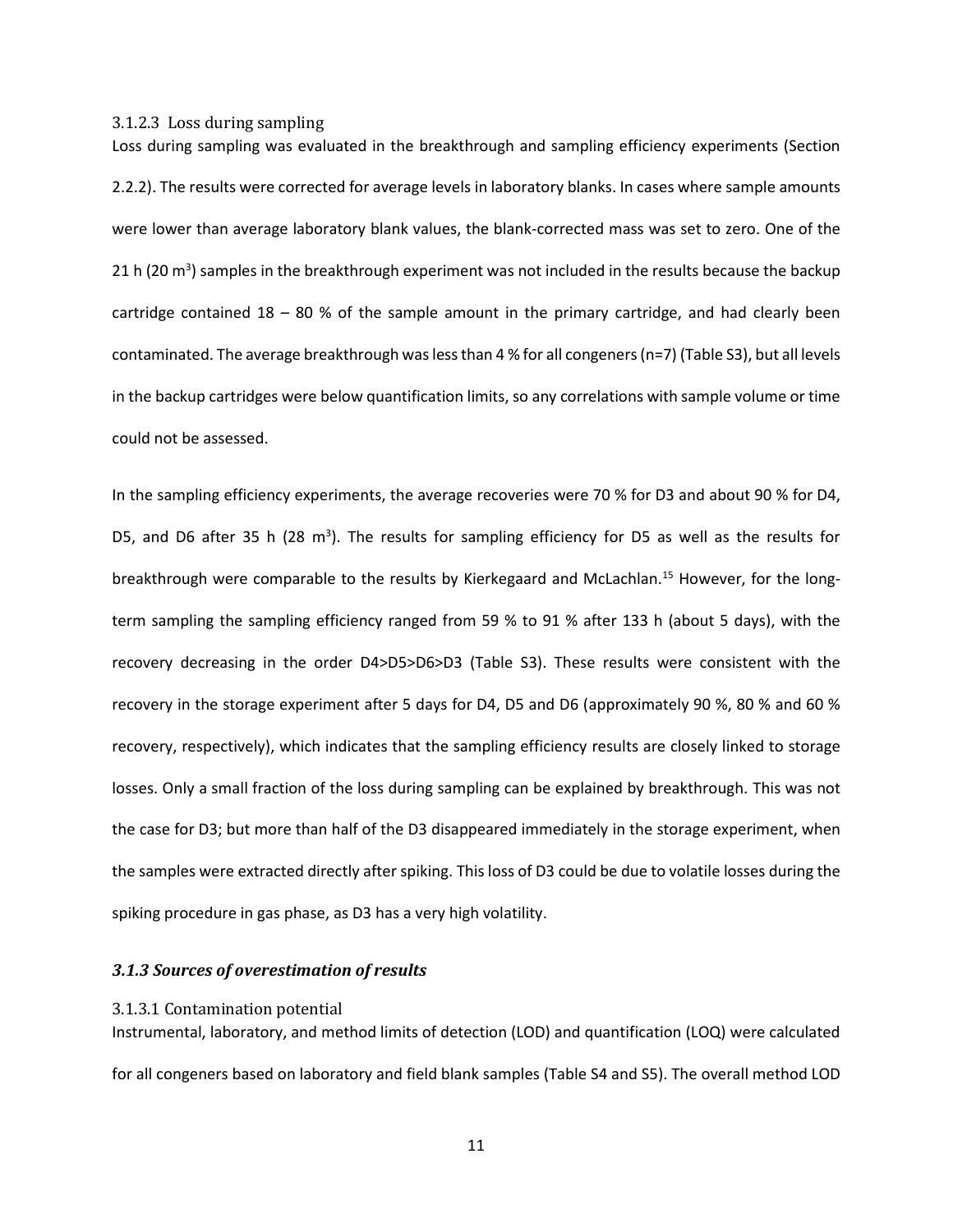based on the field blanks was 3.6, 3.5, 1.1, and 1.0 ng/sample for D3, D4, D5 and D6 respectively. This provided LODs of  $0.01 - 0.14$  ng/m<sup>3</sup> depending on the season and the congener when dividing by the average volume of air sampled. The average mass of analyte in the field blanks relative to the samples ranged from 2 % for D5 to 24 % for D3 (Table S3). The method LOD for D5 in this study was twice as high on a ng/sample basis, but lower on a ng/m<sup>3</sup> basis, compared to the study by Kierkegaard and McLachlan which used a similar SPE-AAS method with ENV+ resin.<sup>15</sup> This is reasonable considering that the current study used a larger sorbent mass, solvent volume, and sample volume of air compared to the study by Kierkegaard and McLachlan.<sup>15</sup> The LODs in this study on a ng/m<sup>3</sup> basis are also 1-2 orders of magnitude lower for all congeners than method detection limits reported in the global study of VMS concentrations applying SIP-disks. 11

## 3.1.3.2 Effect of storage

The observed losses in the storage experiment could not be explained by simple volatile losses, as the loss was greater for D6 than D5 than D4. In contrast, the volatility decreases and the octanol-air partition coefficient increases with increasing molecular weight of the cVMS congeners. However, as mentioned above, the loss of D3 observed in the storage experiment could be explained with volatilization. After the field sampling for this study had been completed, other quality assurance work for this method conducted at the Department of applied environmental science at Stockholm University revealed that <sup>13</sup>C-D3 and <sup>13</sup>C-D4 were being formed from <sup>13</sup>C-D5 during sample storage. When <sup>13</sup>C-D5 was spiked onto the sampling cartridges via the gas phase and stored frozen, <sup>13</sup>C-labeled D3 and D4 appeared in the extracts while a decrease in <sup>13</sup>C-D5 was recorded. The increase in <sup>13</sup>C-D4 was about the same magnitude as the loss of <sup>13</sup>C-D5, while the increase in  $^{13}$ C-D3 was less. Some of the reaction occurred during or immediately following spiking, while some occurred over the 5-7 d storage period.<sup>25</sup>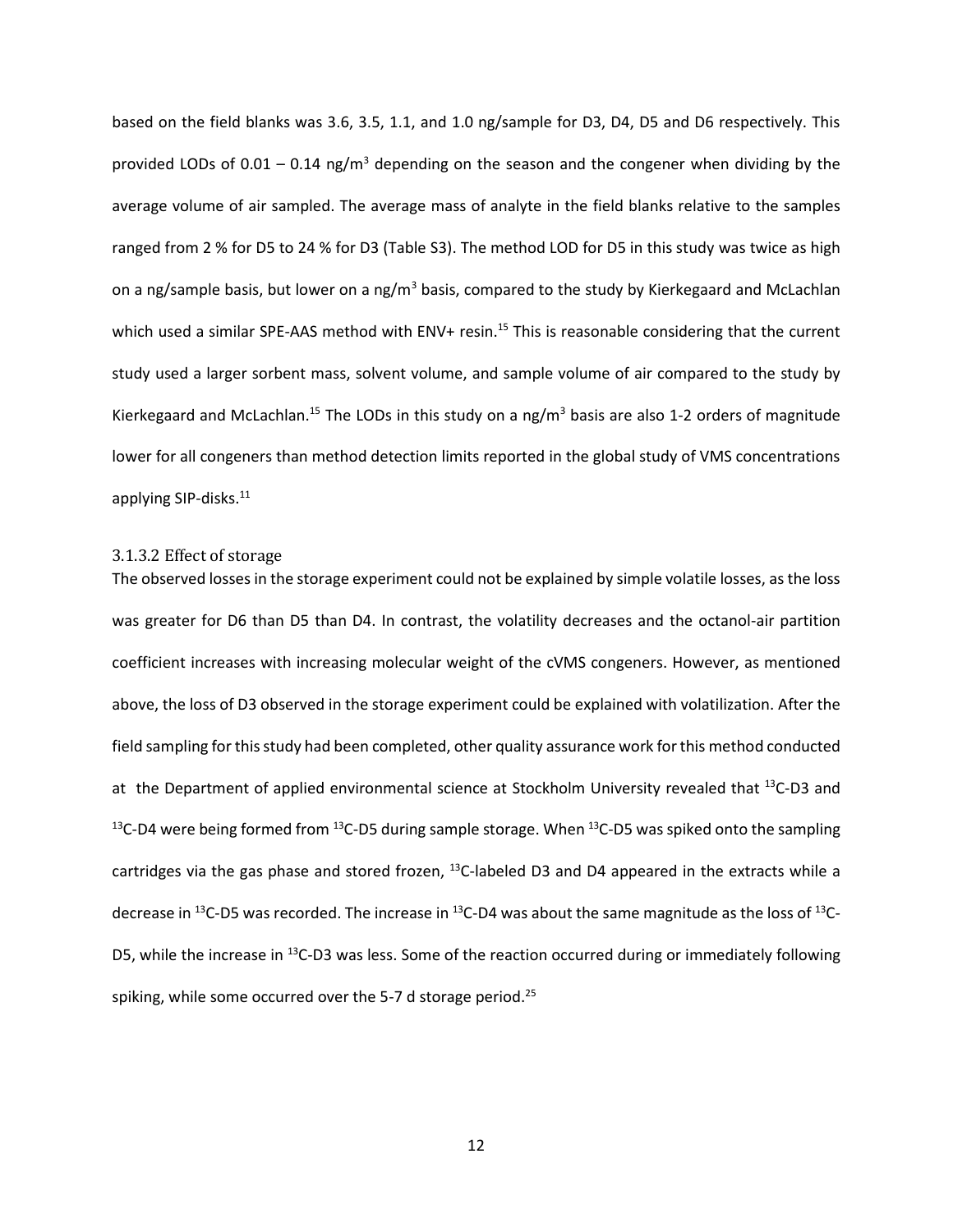#### *3.1.4 Summary of method uncertainty*

There was systematic uncertainty associated with the results for all four cVMS congeners in the method application, primarily as a result of the degradation of cVMS in the cartridges during storage. This section summarizes the implications of possible over- and underestimation on the results from the method application, including a description of how the measured results were corrected for loss during storage.

For D5 and D6 the main source of systematic uncertainty was possible underestimation of results due to loss during sampling and storage. It was assumed that the degradation is a first order process dependent on the amount of cVMS present on the sorbent, and hence the degradation rate should decrease exponentially with time as the amount of cVMS in the sorbent decreases. An exponential regression was made for each congener based on the results from the storage experiment (Figure S3, Table S3). The exponential regressions displayed  $R^2$ -values of 0.28 (D4) to 0.71 (D3), and the slopes of the regressions were significant for all congeners on a 95 % confidence level (p < 0.05) (Table S3).The measured levels of D5 and D6 were storage-corrected based on the exponential regressions using a storage time calculated from the mid-point of sampling to the time of extraction. The 95 % confidence interval of the slope of the regression was used to estimate the uncertainty in the storage-corrected values.

For D5 and D6 the only source of possible overestimation was considered to be contamination. The possibility of overestimation of D5 as a result of transformation of D6 to D5 is considered to be small due to the low concentrations of D6 compared to D5 (see Figure S4) and the extensive losses of D5 in the storage experiments in which the cVMS mixture contained similar concentrations of D5 and D6. In addition to contamination, other sources of uncertainty such as sampling efficiency were not taken into account as these were considered to be minor concerns compared to the storage artifacts.

For D3 and D4, possible overestimation of the results was the most serious concern. Since the measured concentration of D5 in the field samples was almost always considerably higher than for the other analytes

13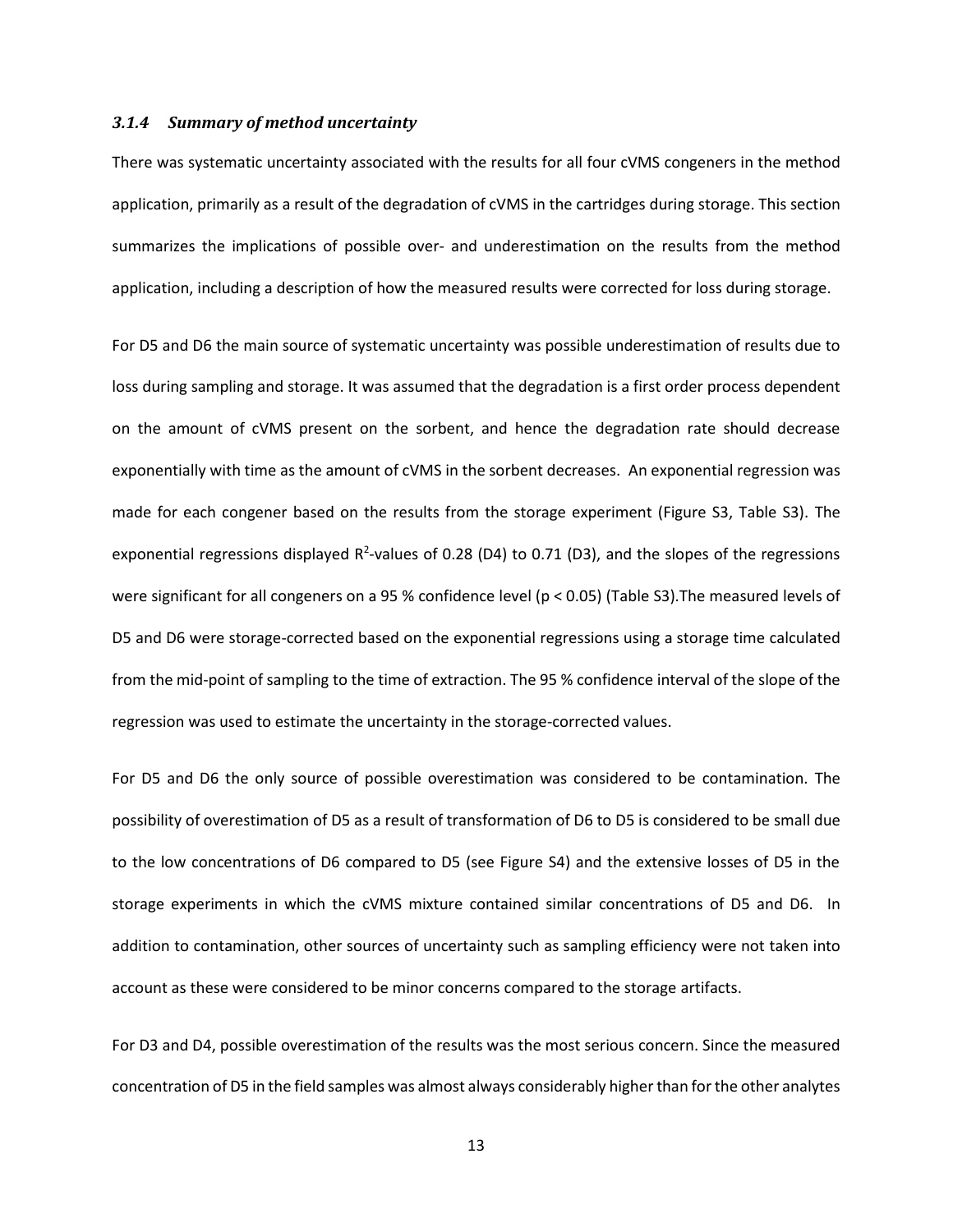(see Figure S4), and since the storage experiment indicated that more than half of the D5 sampled could have reacted on the cartridges prior to analysis, it is likely that much of the D3 and in particular the D4 present in the extracts was formed from D5. For D3, the proximity of the quantities in many samples to the LOQ presents an additional source of uncertainty. Therefore, we cannot be sure that D3 and D4 were present in the sampled air. In addition, possible underestimation of concentrations due to loss during sampling and storage was also possible for D3 and D4 (see Figure S3). Hence the measured concentrations were storage-corrected in the same way as the concentrations of D5 and D6, and this was considered the upper boundaries of the true values for the concentrations of D3 and D4 in air at Zeppelin.

## **3.2 cVMS levels in Arctic air**

All measured cVMS concentrations were above method detection and quantification limits (on a ng/sample basis) except for D3 in some of the winter samples, which were above LOD, but below or equal to LOQ (Table S6). However, the D3 and D4 data are subject to the caveats outlined above due to their possible formation from D5 on the sorbent. The average difference between the parallel samples from Zeppelin, normalized to the average of the two parallel samples, ranged from 8 % (D5) to 21 % (D3) (Table S3), and was comparable to earlier reported values for D5.<sup>15</sup>

The results are presented as point estimates for D5 and D6, while the results for D3 and D4 are presented as ranges, as these congeners were possibly only present as a result of the storage artifacts (Figure 1, Table 1). The average concentrations in air for D5 and D6 were 0.73  $\pm$  0.31 ng/m<sup>3</sup> and 0.23  $\pm$  0.17 ng/m<sup>3</sup> in summer and 2.94  $\pm$  0.46 ng/m<sup>3</sup> and 0.45  $\pm$  0.18 ng/m<sup>3</sup> in winter, respectively. The D3 and D4 concentration windows extended from n.d. - 2.20 ng/m<sup>3</sup> and n.d. - 0.95 ng/m<sup>3</sup> in summer, and from n.d. -2.98 ng/m<sup>3</sup> and n.d. - 2.13 ng/m<sup>3</sup> in winter, respectively (Figure 1). D5 was the cVMS with the highest measured concentration in most of the samples, except for in August and September when the upper boundaries of the concentration windows of D4 and sometimes also D3 was higher (Figure S4). However,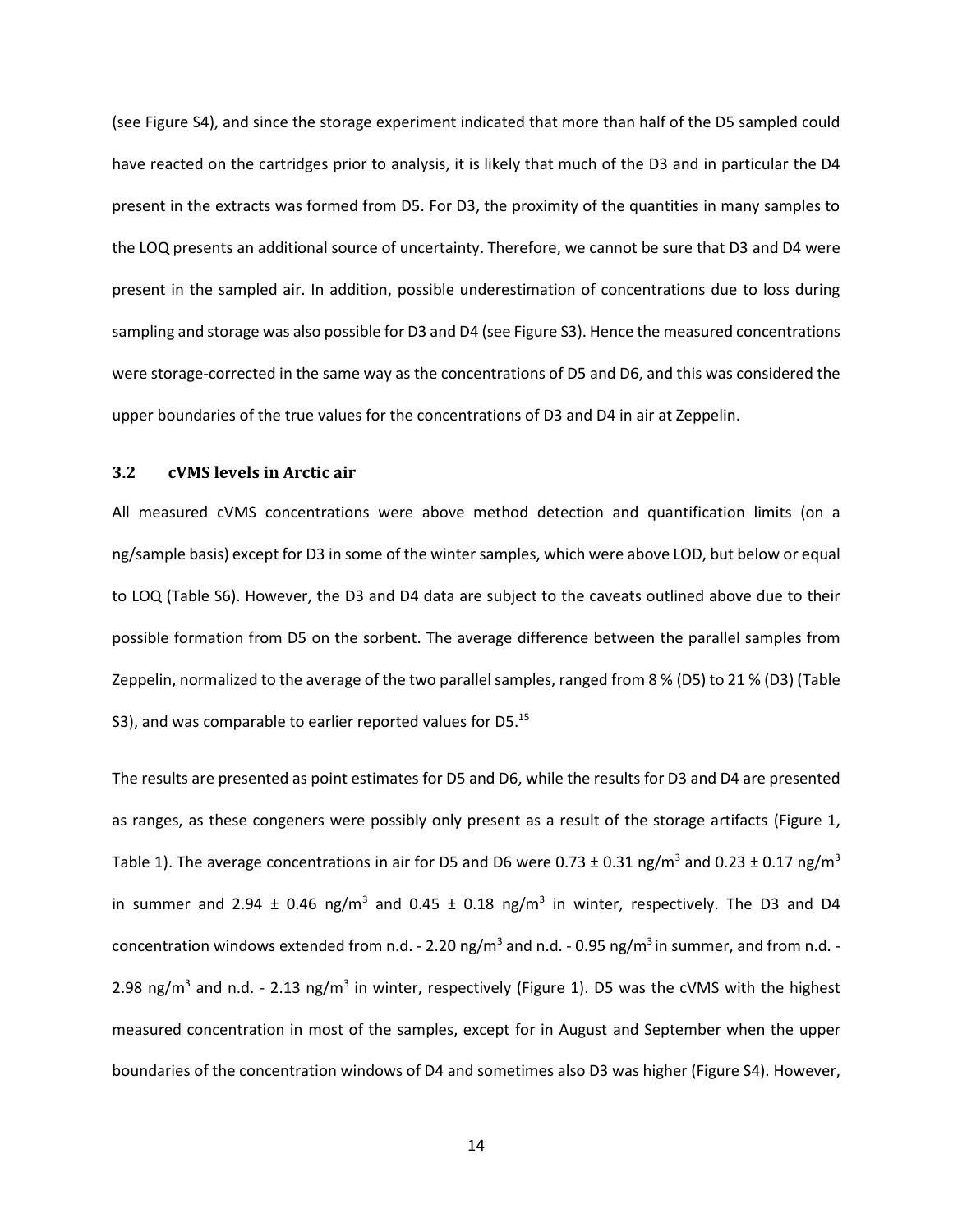the upper boundaries of the concentration windows of D3 and D4 represents the situation that D3 and D4 has been subject to loss during storage and not formation from degradation of D5. This is considered unlikely for the samples in question in light of the current knowledge of degradation of D5. The concentration of D5 was higher than D6 in all samples (Figure S4). The D5 concentrations in this study are of the same order of magnitude but somewhat lower than measured with the SPE-AAS method in Sweden in 2009 (up to 9 ng/m<sup>3</sup>).<sup>9, 15</sup>

In comparison to the concentrations measured with the SPE-AAS method in this study, Genualdi et al. reported concentrations of 17 ng/m<sup>3</sup>, 16 ng/m<sup>3</sup>, 4.0 ng/m<sup>3</sup>, and 0.54 ng/m<sup>3</sup> for D3, D4, D5, and D6 at the Zeppelin observatory using SIP-disks that had been deployed from April until July 2009.<sup>11</sup> For D3 and D4 this is 17 and 31 times higher than the mean of the upper boundary of the concentrations measured in August and September of the current study. The reported concentrations of D5 and D6 at Zeppelin in the GAPS-study were also slightly higher than in this study, in particular when the time of sampling is considered. The reported concentrations for April – July (midnight sun period, which is the season with the lowest expected concentrations) in the GAPS-study are comparable to the levels for November – December (polar night period, which is the season with the highest expected concentrations) in this study. There has been no report on the effect of storage on cVMS in the SIP-disks yet.

The seasonality of cVMS in Arctic air can be illustrated by the ratio between the median concentration in winter and the median concentration in summer. The empirical seasonality ratios in this study are expected to be underestimated as the time of the year where the concentration in air of D5 is expected to be at its maximum (January-March) and its minimum (June-July) respectively<sup>8-9</sup> were not included in the sampling periods in this study. For D5 at Zeppelin the seasonality ratio was 3.8. This is in accordance with the hypothesis that lower concentration of hydroxyl radicals in the atmosphere during the Arctic winter leads to higher concentrations of D5 in the air. The observed seasonality ratio is lower than the

15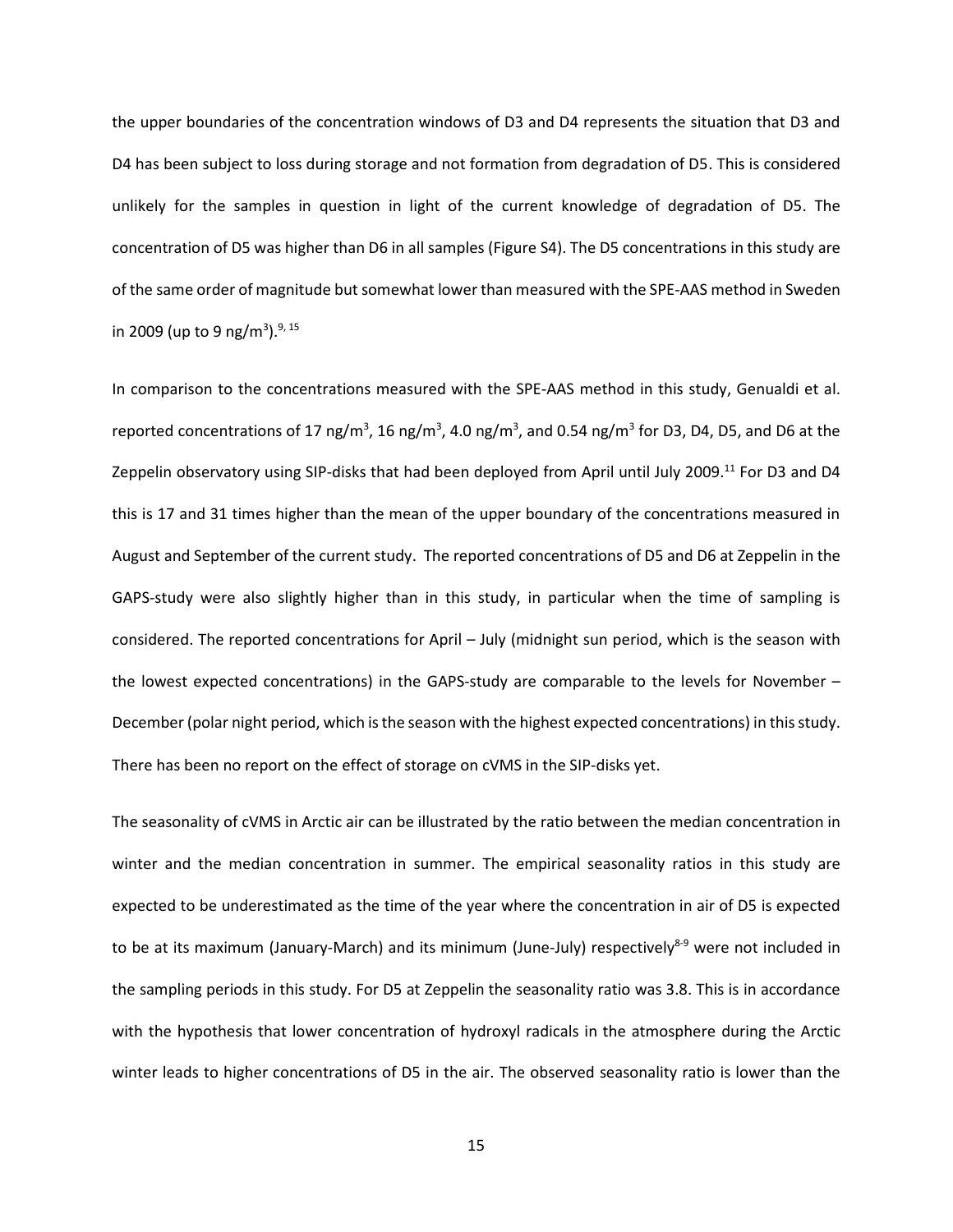maximum model-predicted seasonality ratios of about 10 in the DEHM and GloboPOP-models.<sup>8-9</sup> However, the predicted seasonality ratio based on the median concentrations from DEHM for the specific sampling periods used in this study was 4.3, which compares well with the observed ratio of 3.8. Inspection of the airsheds of the samples did not reveal any differences in the atmospheric transport patterns between sampling periods in late summer and early winter that could explain the observed seasonality in cVMS concentrations (Figure S5 and S6).

The main factor affecting differences in the seasonality ratios between the cVMS congeners is the reaction rate with hydroxyl radicals. The reaction rate constants of D3, D4, and D6 with hydroxyl radicals are 0.3, 0.7, and 1.2 times the reaction rate constant of D5 (Table S1). The application of the DEHM-model to D5 in Sweden showed that the sensitivity of the predicted concentration of D5 in air to the reaction rate constant of D5 with hydroxyl radicals varied seasonally.<sup>9</sup> In late spring the concentration of D5 showed a near linear relationship to the reaction rate constant; increasing the rate constant by a factor of 4 also decreased the predicted concentrations by about a factor of 4. In winter the relationship was non-linear, and the concentration in air was relatively independent of the reaction rate constant. Based on this, a semi-quantitative assessment of the expected seasonality ratios for D3, D4, and D6 can be made. The seasonality ratio for the cVMS congeners relative to D5 can be assumed to differ by the same factor as the reaction rate constant with hydroxyl radicals differs. I.e. as D4 has a reaction rate constant which is 0.7 times the rate constant of D5, the seasonality ratio of D4 is expected to be only 0.7 times the seasonality ratio of D5. This makes sense as a lower rate of degradation in summer leads to a smaller difference between summer and winter levels. The resulting expected seasonality ratios for D3, D4, and D6 are 1.1, 2.7, and 4.6 respectively, compared to 3.8 for D5. Based on the upper limits of the concentration windows for D3 and D4, the seasonality ratios were 1.4 and 2.7, respectively. These results agree well with the expected values, but in light of the uncertainty of the measured data this may be a chance result. For D6 the seasonality ratio was 2.2. This is in contradiction to the expectation that D6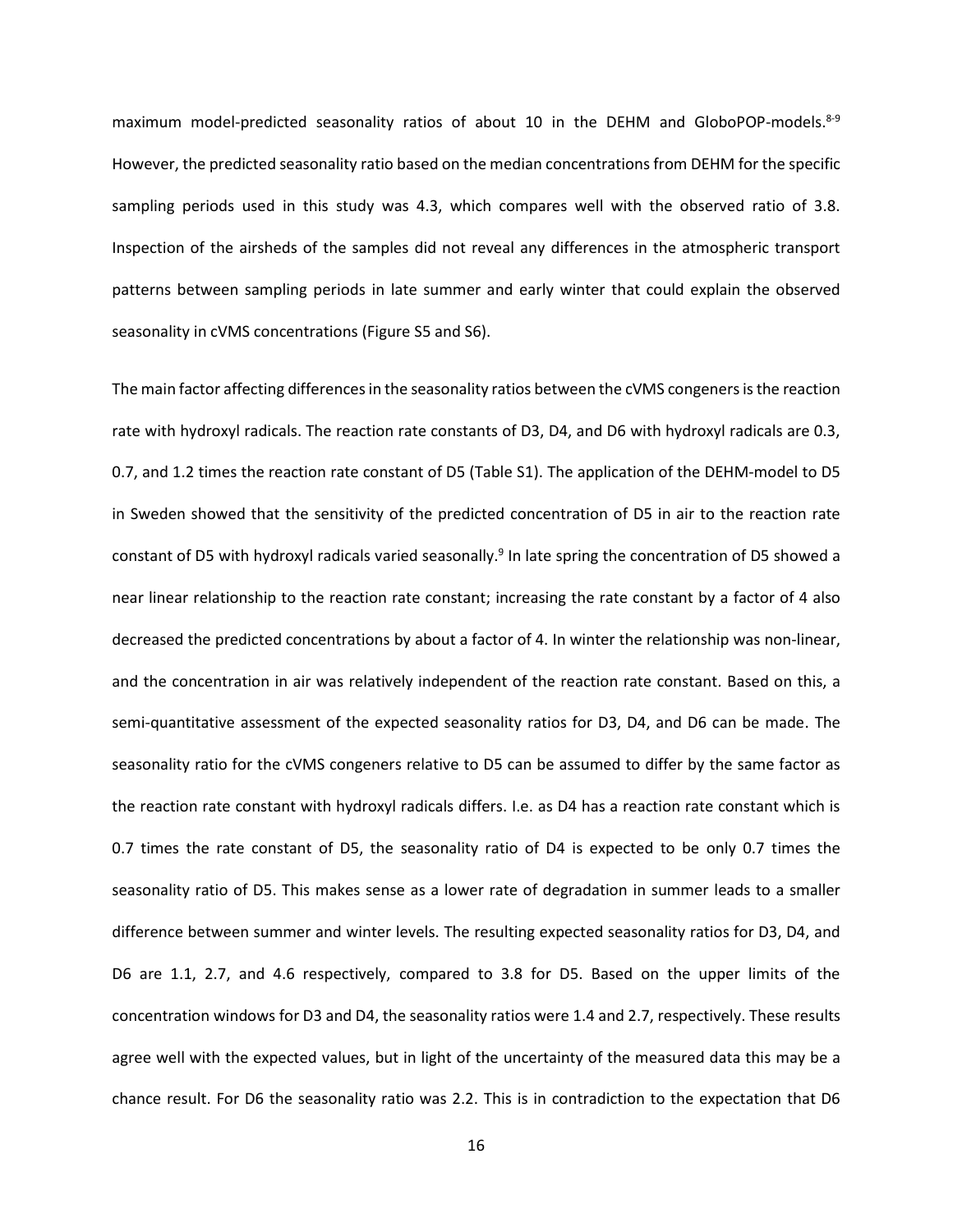should display a more pronounced seasonality than D5. One possible explanation is the uncertainty in the reaction rate constant of D6; it has not yet been experimentally determined and could only be estimated using a quantitative structure activity relationship (QSAR).

The coefficients of variation for the D5 and D6 concentrations were larger in summer (42 % and 75 %) than in winter (16 % and 41 %), respectively (Table S1), despite the fact that the sampling period was longer in summer (3-4 d) than in winter (≈1 d), which would tend to reduce variability. This corresponds with the DEHM-predictions, where the relative standard deviation also was larger in summer (73 %) than in winter (54 %) for the predicted daily mean concentrations of D5, when the divide between the two seasons was set at the 15<sup>th</sup> of October. Greater variability during summer was also observed in the previous predictions of D5 concentrations with the DEHM-model, but not discussed. <sup>9</sup> This is in accordance with the Junge relationship, namely that the temporal or spatial variability in the distribution of tropospheric trace constituents is inversely related to the residence time of the constituent.<sup>26-27</sup> In other words, when the degradation of cVMS is greater due to higher hydroxyl radical concentrations in the atmosphere, the residence time is shorter, and the temporal (and spatial) variability is greater due to decreased opportunities for mixing.

The D5 concentrations predicted by the DEHM-model compared well with the measured concentrations for D5 (Figure 1). On average the ratio of the modeled concentration to the measured concentration was 1.3 ± 0.5, with a minimum value of 0.2 and a maximum value of 2.6. Given the uncertainties in the measured concentrations, this is considered a good fit between modeled and observed values. In winter the overestimation was slightly higher than in summer with an average ratio of modeled to measured concentrations of 1.5  $\pm$  0.5 and 1.1  $\pm$  0.5 respectively. In the previous application of the model, a better fit was also observed between modeled/measured values in summer than in winter.<sup>9</sup> It has been suggested that reaction of cVMS on aerosols could make a discernable contribution to cVMS removal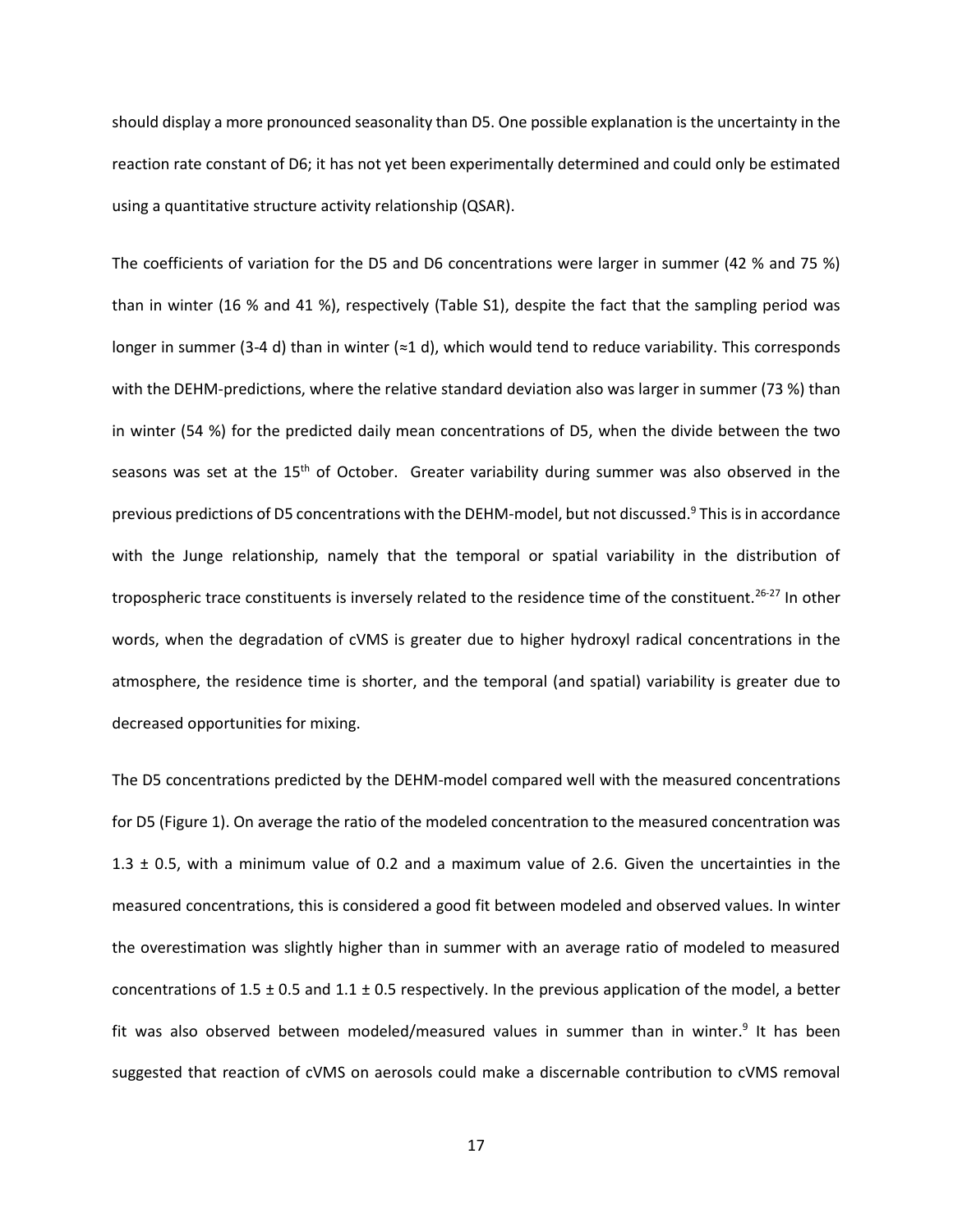when gas phase reactions of cVMS with OH radicals are slow.<sup>28</sup> This could explain some of the greater disagreement between the modeled and the measured concentrations during the polar winter. However, the overall good agreement with the measurements increases the confidence in the ability of the DEHM model to predict D5 concentrations in the atmosphere.



**Figure 1: Concentrations of D3, D4, D5, and D6 in air for all samples at Zeppelin in 2011. The concentrations are shown as ranges for D3 and D4, taking both possible under- and overestimation due to the storage artifacts into account. The concentrations for D5 and D6 are the storage-corrected concentrations with the uncertainties as error bars. The DEHMmodel estimate for D5 concentrations in Arctic air from August to December 2011 is displayed as a line. Note the different scales on the y-axes.**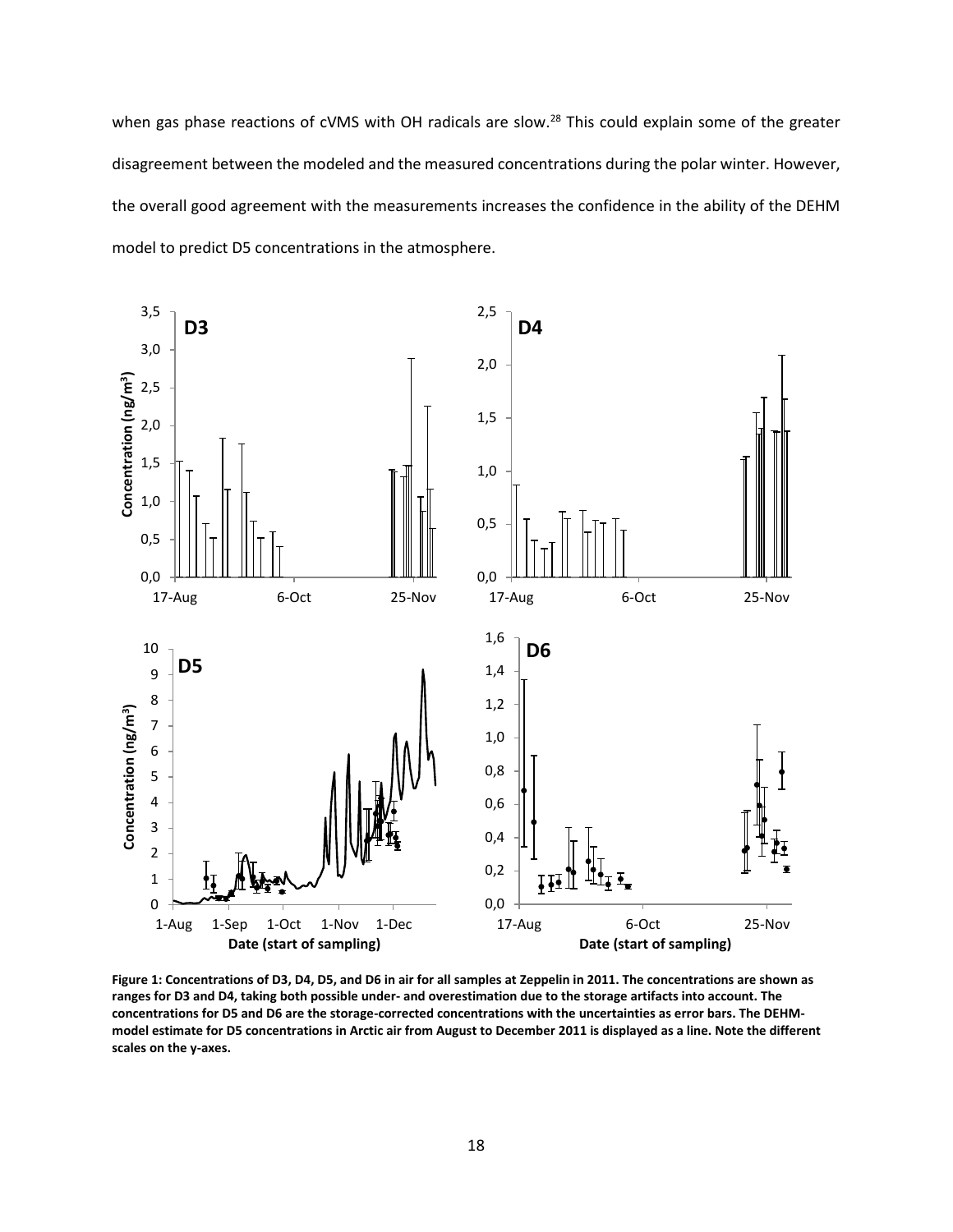|                 | Sample<br>end | Concentration (ng/m <sup>3</sup> ) |             |             |             |      |                |      |                |
|-----------------|---------------|------------------------------------|-------------|-------------|-------------|------|----------------|------|----------------|
| Sample<br>start |               | D <sub>3</sub>                     |             |             | D4          |      | D <sub>5</sub> |      | D <sub>6</sub> |
|                 |               | Α                                  | B           | Α           | B           | Α    | B              | Α    | B              |
| 19.08.11        | 23.08.11      | $n.d.-1.66$                        | $n.d.-1.41$ | n.d.-0.95   | n.d.-0.79   | 1.05 | 1.01           | 0.66 | 0.71           |
| 23.08.11        | 26.08.11      | $n.d.-1.43$                        | n.d.-1.39   | $n.d.-0.57$ | n.d.-0.53   | 0.76 | 0.73           | 0.52 | 0.46           |
| 26.08.11        | 30.08.11      | $n.d.-1.24$                        | n.d.-0.91   | $n.d.-0.35$ | n.d.-0.35   | 0.25 | 0.24           | 0.11 | 0.10           |
| 30.08.11        | 02.09.11      | $n.d.-0.68$                        | $n.d.-0.73$ | n.d.-0.27   | $n.d.-0.28$ | 0.22 | 0.23           | 0.11 | 0.12           |
| 02.09.11        | 06.09.11      | n.d.-0.57                          | $n.d.-0.47$ | $n.d.-0.34$ | n.d.-0.32   | 0.46 | 0.41           | 0.15 | 0.11           |
| 06.09.11        | 08.09.11      | $n.d.-2.20$                        | $n.d.-1.47$ | n.d.-0.78   | $n.d.-0.46$ | 1.26 | 0.99           | 0.25 | 0.17           |
| 08.09.11        | 13.09.11      | $n.d.-1.28$                        | $n.d.-1.04$ | $n.d.-0.58$ | n.d.-0.53   | 1.06 | 0.97           | 0.20 | 0.18           |
| 14.09.11        | 16.09.11      | n.d.-1.94                          | $n.d.-1.58$ | $n.d.-0.69$ | n.d.-0.57   | 1.17 | 0.99           | 0.28 | 0.23           |
| 16.09.11        | 19.09.11      | $n.d.-1.24$                        | $n.d.-1.01$ | $n.d.-0.45$ | $n.d.-0.40$ | 0.68 | 0.65           | 0.24 | 0.18           |
| 19.09.11        | 22.09.11      | n.d.-0.80                          | n.d.-0.68   | $n.d.-0.56$ | n.d.-0.51   | 0.93 | 0.89           | 0.19 | 0.16           |
| 22.09.11        | 27.09.11      | n.d.-0.56                          | n.d.-0.48   | $n.d.-0.54$ | n.d.-0.49   | 0.65 | 0.60           | 0.13 | 0.11           |
| 27.09.11        | 30.09.11      | $n.d.-0.65$                        | $n.d.-0.55$ | $n.d.-0.57$ | $n.d.-0.53$ | 0.94 | 0.92           | 0.16 | 0.14           |
| 30.09.11        | 04.10.11      | $n.d.-0.36$                        | n.d.-0.45   | $n.d.-0.43$ | n.d.-0.46   | 0.50 | 0.50           | 0.10 | 0.11           |
|                 |               |                                    |             |             |             |      |                |      |                |
| 16.11.11        | 17.11.11      | $n.d.-1.55$                        | $n.d.-1.29$ | $n.d.-1.14$ | $n.d.-1.08$ | 2.49 | 2.52           | 0.33 | 0.31           |
| 17.11.11        | 18.11.11      | $n.d.-1.56$                        | $n.d.-1.22$ | $n.d.-1.19$ | n.d.-1.09   | 2.61 | 2.51           | 0.35 | 0.33           |
| 21.11.11        | 22.11.11      | n.d.-1.39                          | $n.d.-1.26$ | $n.d.-1.57$ | $n.d.-1.53$ | 3.86 | 3.25           | 0.76 | 0.67           |
| 22.11.11        | 23.11.11      | $n.d.-1.20$                        | $n.d.-1.76$ | $n.d.-1.27$ | $n.d.-1.43$ | 2.92 | 3.24           | 0.57 | 0.61           |
| 23.11.11        | 24.11.11      | $n.d.-1.60$                        | n.d.-1.35   | $n.d.-1.41$ | n.d.-1.39   | 3.25 | 3.31           | 0.37 | 0.45           |
| 24.11.11        | 25.11.11      | n.d.-2.80                          | n.d.-2.98   | $n.d.-1.67$ | n.d.-1.72   | 3.30 | 3.22           | 0.50 | 0.51           |
| 28.11.11        | 29.11.11      | $n.d.-0.93$                        | $n.d.-1.19$ | $n.d.-1.39$ | $n.d.-1.38$ | 2.66 | 2.79           | 0.30 | 0.33           |
| 29.11.11        | 01.12.11      | n.d.-0.84                          | n.d.-0.91   | $n.d.-1.38$ | $n.d.-1.35$ | 2.71 | 2.82           | 0.37 | 0.37           |
| 01.12.11        | 02.12.11      | $n.d.-1.92$                        | n.d.-2.59   | $n.d.-2.06$ | $n.d.-2.13$ | 3.56 | 3.74           | 0.76 | 0.82           |
| 02.12.11        | 03.12.11      | $n.d.-1.38$                        | n.d.-0.95   | $n.d.-1.76$ | $n.d.-1.60$ | 2.66 | 2.57           | 0.35 | 0.32           |
| 03.12.11        | 04.12.11      | n.d.-0.62                          | n.d.-0.67   | $n.d.-1.34$ | $n.d.-1.42$ | 2.23 | 2.36           | 0.20 | 0.22           |

**Table 1: cVMS concentrations in air at Zeppelin. Data for parallel samples (A and B) are reported. Results for D3 and D4 are given as the lower and upper boundaries of the concentration window.**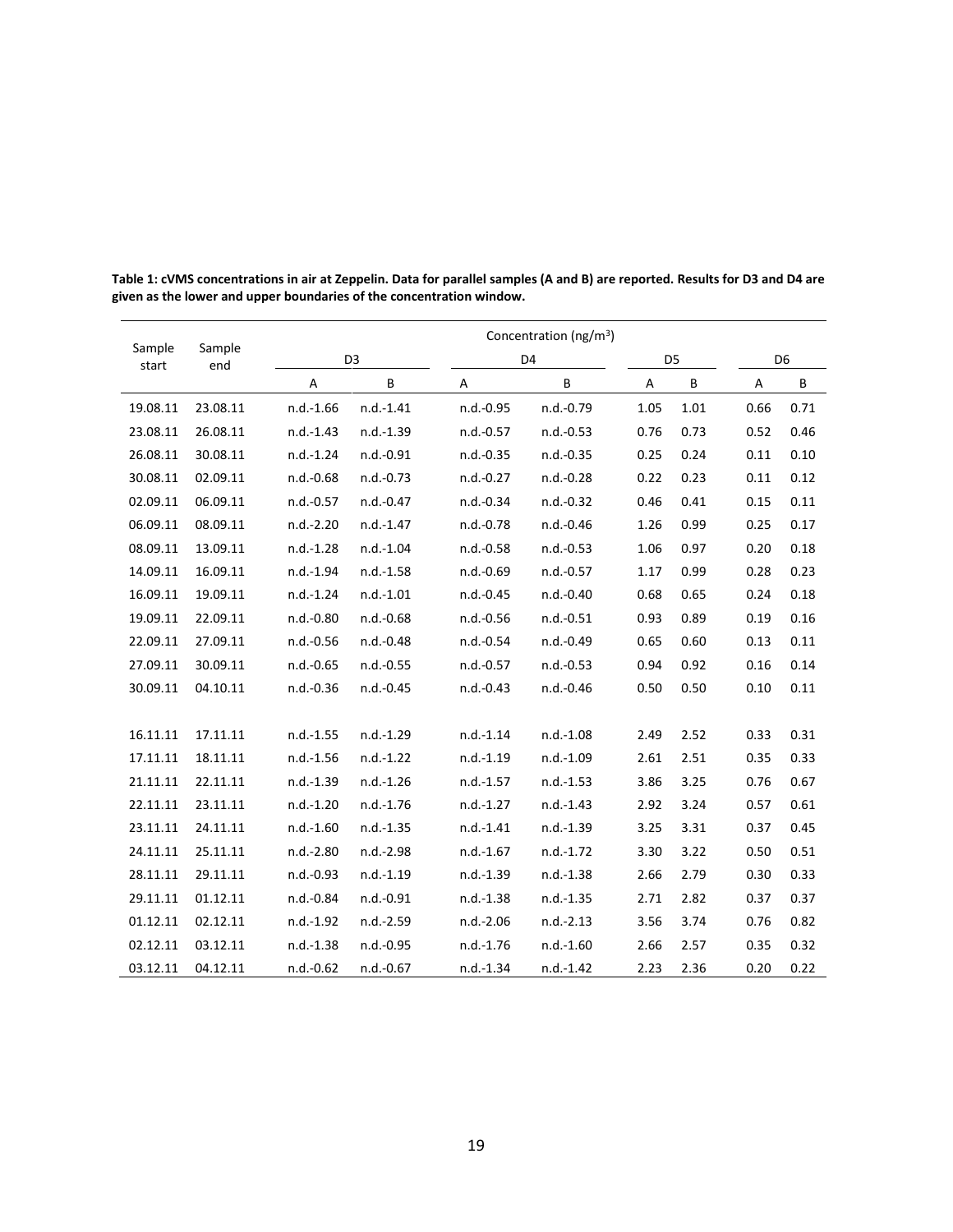# **Acknowledgements**

We are grateful to the Norwegian Research Council (196191/S30) for financing the study, Dorothea

Schulze, Marta K. Janssen, and the rest of the staff at the Zeppelin observatory for collecting the samples,

and John N. Westgate for assistance with the HYSPLIT 4 simulations.

# **Supporting Information**

Supporting Information containing more detailed descriptions of methods and results is available. This

material is available free of charge via the Internet at http://pubs.acs.org.

## **References**

1. Brooke, D.; Crookes, M.; Gray, D.; Robertson, S. *Environmental risk assessment report: Decamethylcyclopentasiloxane*; Environment Agency of England and Wales: Bristol, 2009.

2. Brooke, D.; Crookes, M.; Gray, D.; Robertson, S. *Environmental risk assessment report: Octamethylcyclotetrasiloxane*; Environment Agency of England and Wales: Bristol, 2009.

3. Brooke, D.; Crookes, M.; Gray, D.; Robertson, S. *Environmental risk assessment report: Dodecamethylcyclohexasiloxane*; Environment Agency of England and Wales: Bristol, 2009.

4. Xu, S.; Kropscott, B. Method for simultaneous determination of partition coefficients for cyclic volatile methylsiloxanes and dimethylsilanediol. *Anal. Chem.* **2012,** *84* (4), 1948-1955.

5. Whelan, M. J.; Estrada, E.; van Egmond, R. A modelling assessment of the atmospheric fate of volatile methyl siloxanes and their reaction products. *Chemosphere* **2004,** *57* (10), 1427-1437.

6. Atkinson, R. Kinetics of the gas-phase reactions of a series of organosilicon compounds with OH and NO3 radicals and O3 at 297 +/- 2K. *Environ. Sci. Technol.* **1991,** *25* (5), 863-866.

7. Bennett, D. H.; McKone, T. E.; Matthies, M.; Kastenberg, W. E. General formulation of characteristic travel distance for semivolatile organic chemicals in a multimedia environment. *Environ. Sci. Technol.* **1998,** *32* (24), 4023-4030.

8. Xu, S.; Wania, F. Chemical fate, latitudinal distribution and long-range transport of cyclic volatile methylsiloxanes in the global environment: A modeling assessment. *Chemosphere* (In Press). DOI: 10.1016/j.chemosphere.2012.10.056.

9. McLachlan, M. S.; Kierkegaard, A.; Hansen, K. M.; van Egmond, R.; Christensen, J. H.; Skjoth, C. A. Concentrations and fate of decamethylcyclopentasiloxane (D(5)) in the atmosphere. *Environ. Sci. Technol.* **2010,** *44* (14), 5365-5370.

10. MacLeod, M.; von Waldow, H.; Tay, P.; Armitage, J. M.; Wohrnschimmel, H.; Riley, W. J.; McKone, T. E.; Hungerbuhler, K. BETR global - A geographically-explicit global-scale multimedia contaminant fate model. *Environ. Pollut.* **2011,** *159* (5), 1442-1445.

11. Genualdi, S. G. S.; Harner, T.; Cheng, Y.; MacLeod, M.; Hansen, K. M.; van Egmond, R.; Shoeib, M.; Lee, S. C. Global distribution of linear and cyclic volatile methyl siloxanes in air. *Environ. Sci. Technol.*  **2011,** *45* (8), 3349-3354.

12. Beyer, A.; Wania, F.; Gouin, T.; Mackay, D.; Matthies, M. Temperature dependence of the characteristic travel distance. *Environ. Sci. Technol.* **2003,** *37* (4), 766-771.